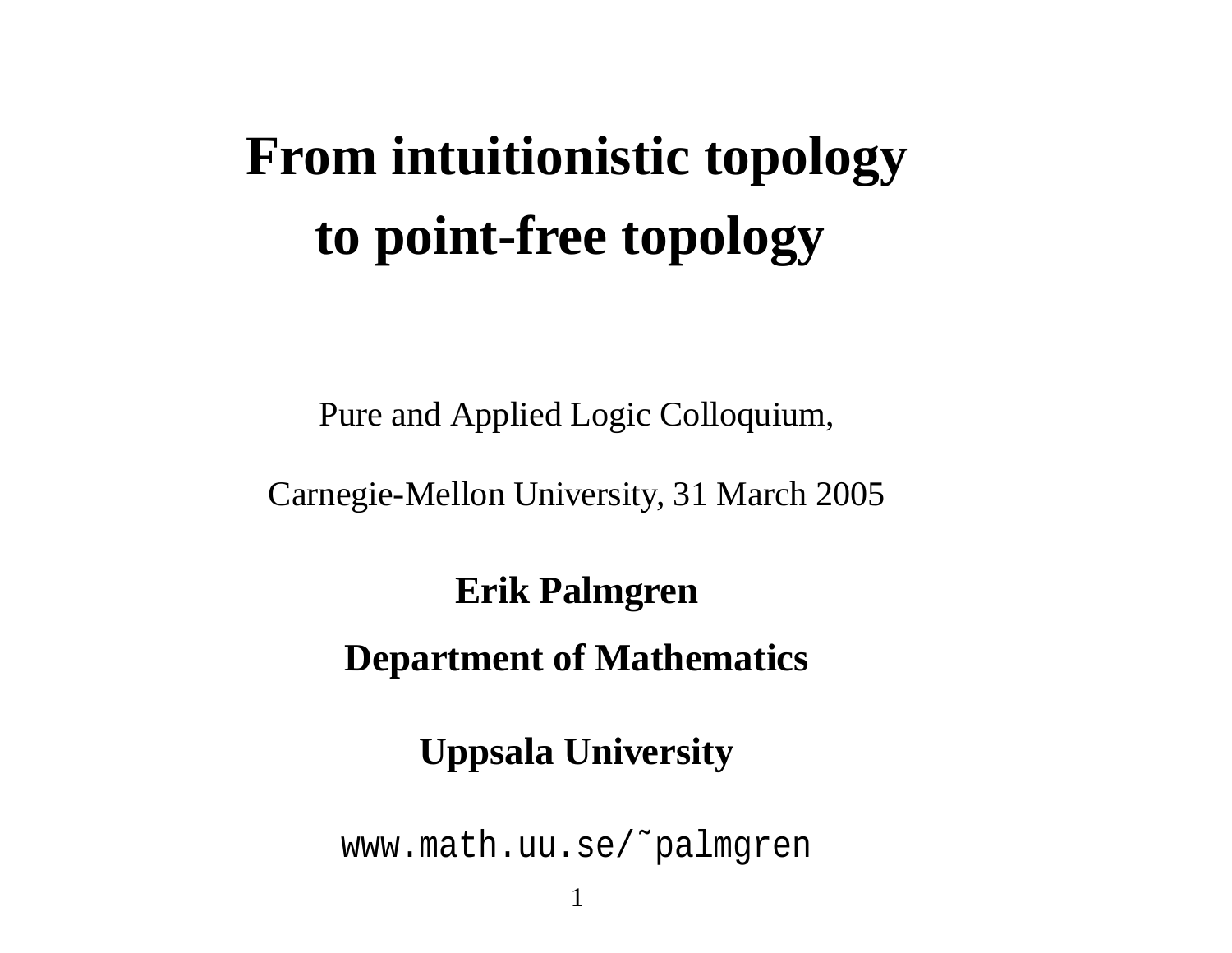# **1. Constructive continuity**

When computing the integral, calculating supremum or approximating zeroes of <sup>a</sup> continuous function

$$
f:[0,1]\longrightarrow \mathbb{R}
$$

we use its uniform continuity.

Using non-constructive axioms, e.g. the Fan Theorem, one can show uniform continuity from pointwise continuity.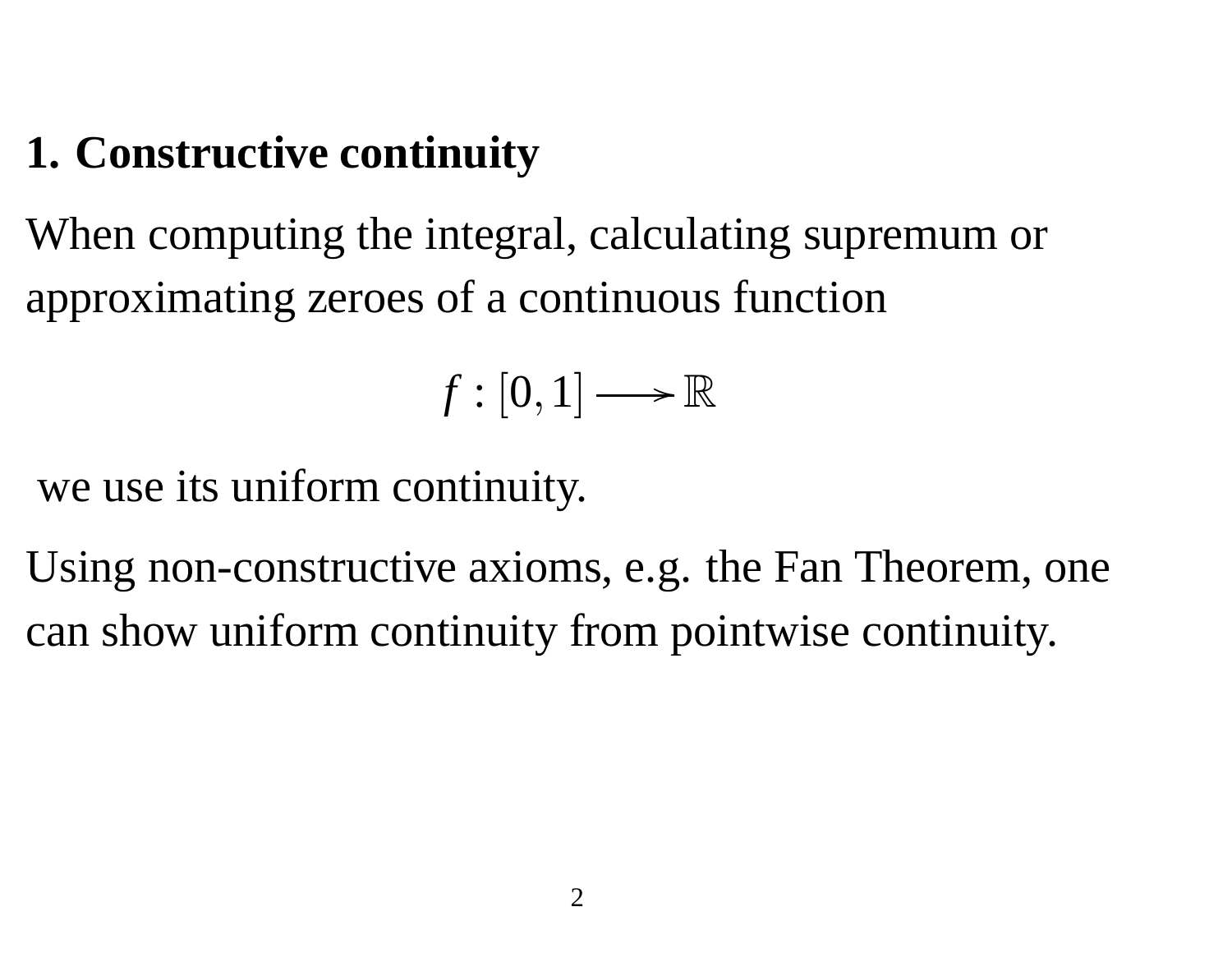In constructive mathematics following Bishop (BISH), or in recursive mathematics, one takes *uniform continuity as the fundamental notion.* Then one defines <sup>a</sup> function R  $\longrightarrow \mathbb{R}$  to be *continuous* if it is uniformly continuous on every  $[a, b]$ .

This makes it however difficult extend the continuity notion to general spaces, beyond metric spaces.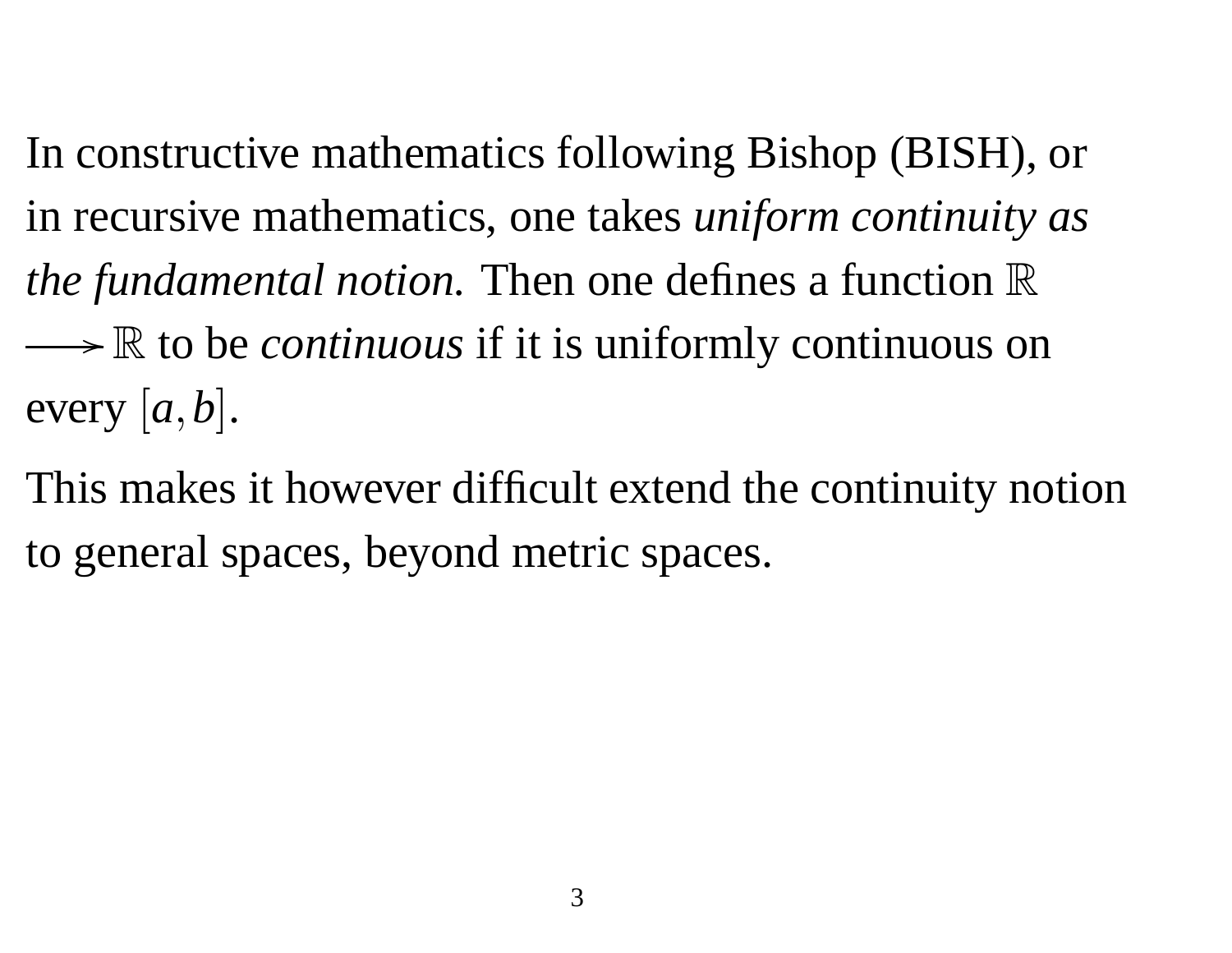Consider <sup>a</sup> composition of continuous functions

 $\mathbb{R} \longrightarrow X \longrightarrow \mathbb{R}$   $f = h \circ g.$ 

**INT (Brouwer):** by the Fan Theorem *f* is uniformly continuous on every interval [*<sup>a</sup>*,*<sup>b</sup>*]. *<sup>X</sup>* may be <sup>a</sup> genera<sup>l</sup> space.

**BISH:** Unless the space *X* has some structure that can "transfer" local uniformity, the composed function *f* need not be Bishop-continuous. This works for metric spaces *X*.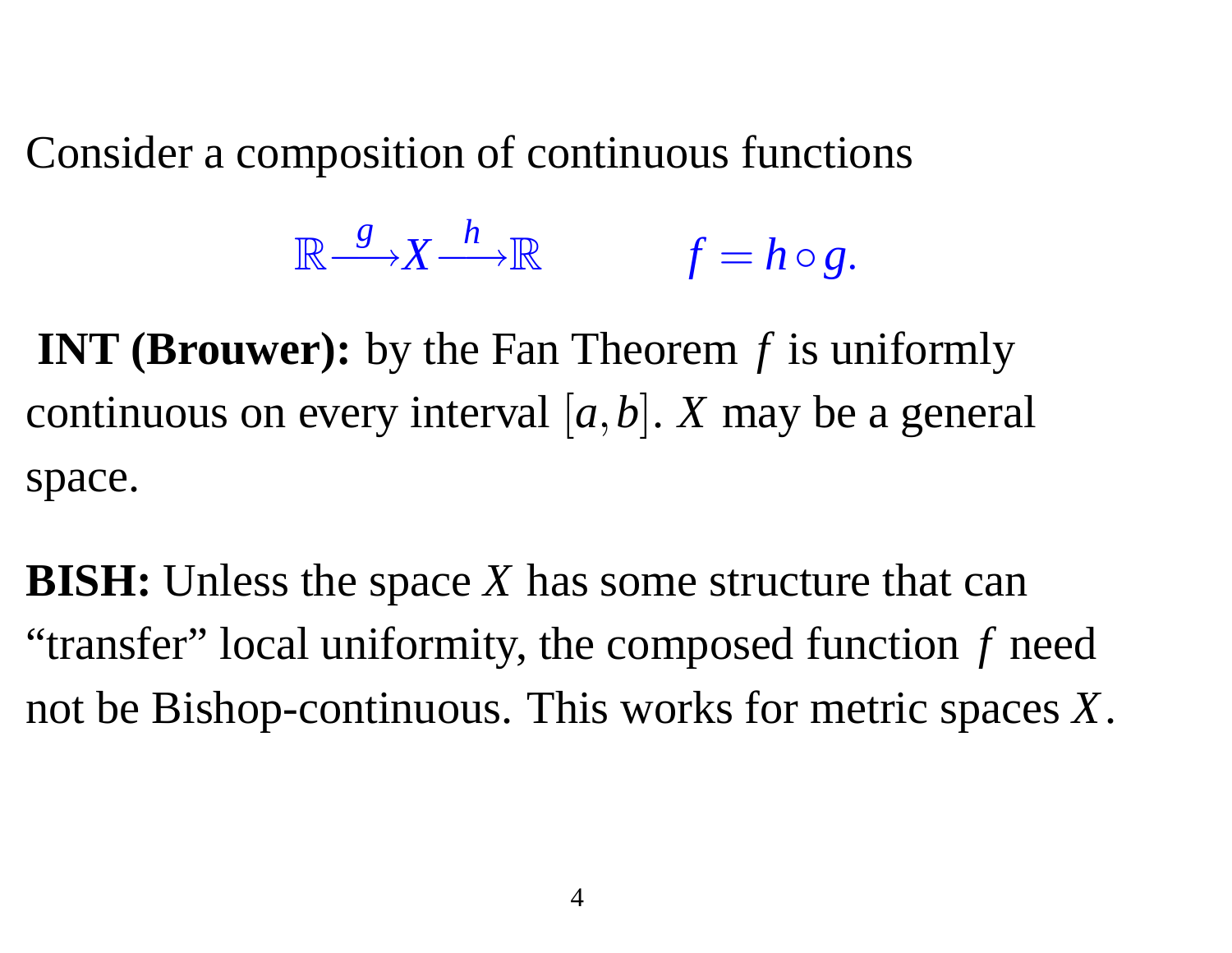#### **The problem of reciprocals in BISH**

The reciprocal  $(\cdot)^{-1}$  :  $(0, \infty) \longrightarrow \mathbb{R}$  is continuous. Consider an arbitrary continuous  $f : [0,1] \longrightarrow (0,\infty)$ . *Suppose* that their composition is continuous on the compact set [0, 1]. Then  $\frac{1}{f(x)}$  is bounded above by (say)  $M > 0$  for all  $x \in [1,0]$ . Thus  $f(x)$  is bounded below by <sup>1</sup>/*<sup>M</sup>* on the same interval.

We have shown that each continuous  $f : [0,1] \longrightarrow (0,\infty)$  has a positive uniform lower bound. By <sup>a</sup> theorem of Richman (1987) this result implies the Fan Theorem.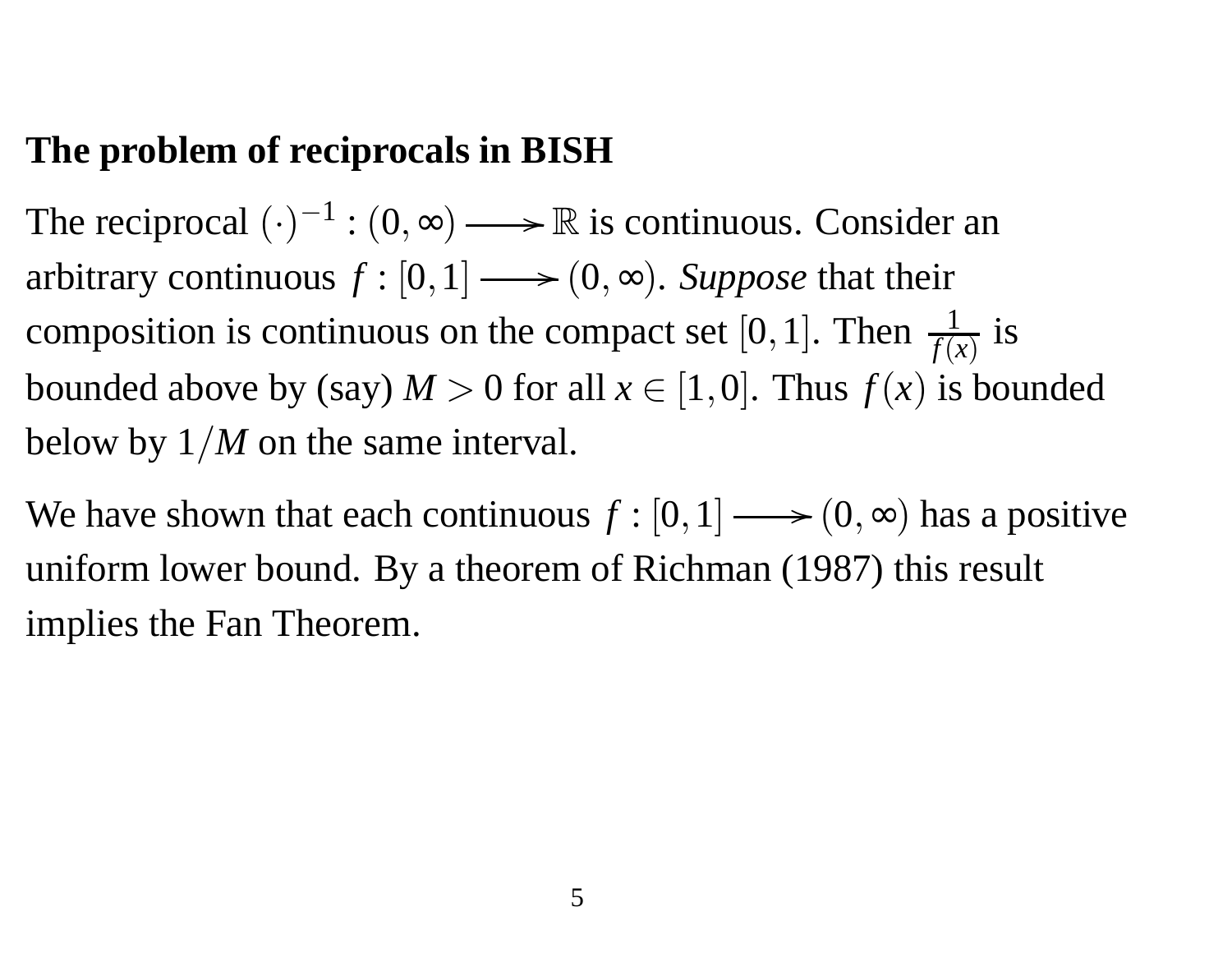Conclusion: Either the notion of continuity suggested in BISH is not appropriate for the reciprocal function, or the continuous functions are not closed under composition. This was <sup>a</sup> big concern to E. Bishop. A discussion and counterexamples can be found in the PhD thesis of Frank Waaldijk 1996 (Nijmegen).

Several extensions of constructive topology to solve this problem have been pu<sup>t</sup> forward (D.S. Bridges and others).

Point-free topology solves this problem and moreover allows for non-metric spaces.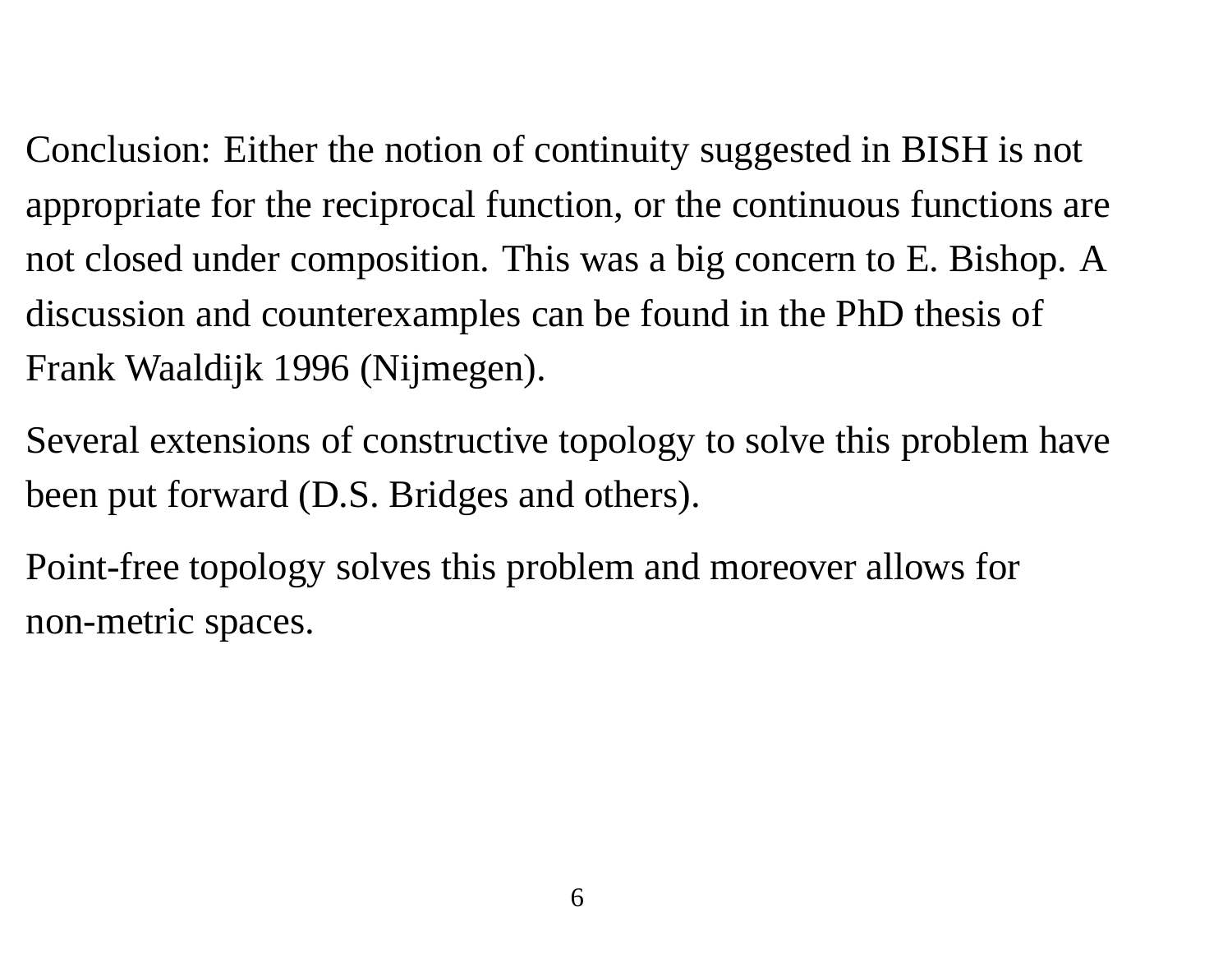#### **Why general topology?**

"Very little is left of general topology after that vehicle of classical mathematics has been taken apar<sup>t</sup> and reassembled constructively. With some regret, plus <sup>a</sup> large measure of relief, we see this flamboyant engine collapse to constructive size." (Bishop 1967, *Foundations of Constructive Analysis.*)

While adequate for most of analysis, metric space topologies favoured in Bishop (1967) do not encompass

- -(without coding) manifolds, combinatorial topologies
- quotient spaces, identification spaces

-- "logical" and "algebraic" spaces e.g. Scott domains, *T*<sub>0</sub>-spaces, locales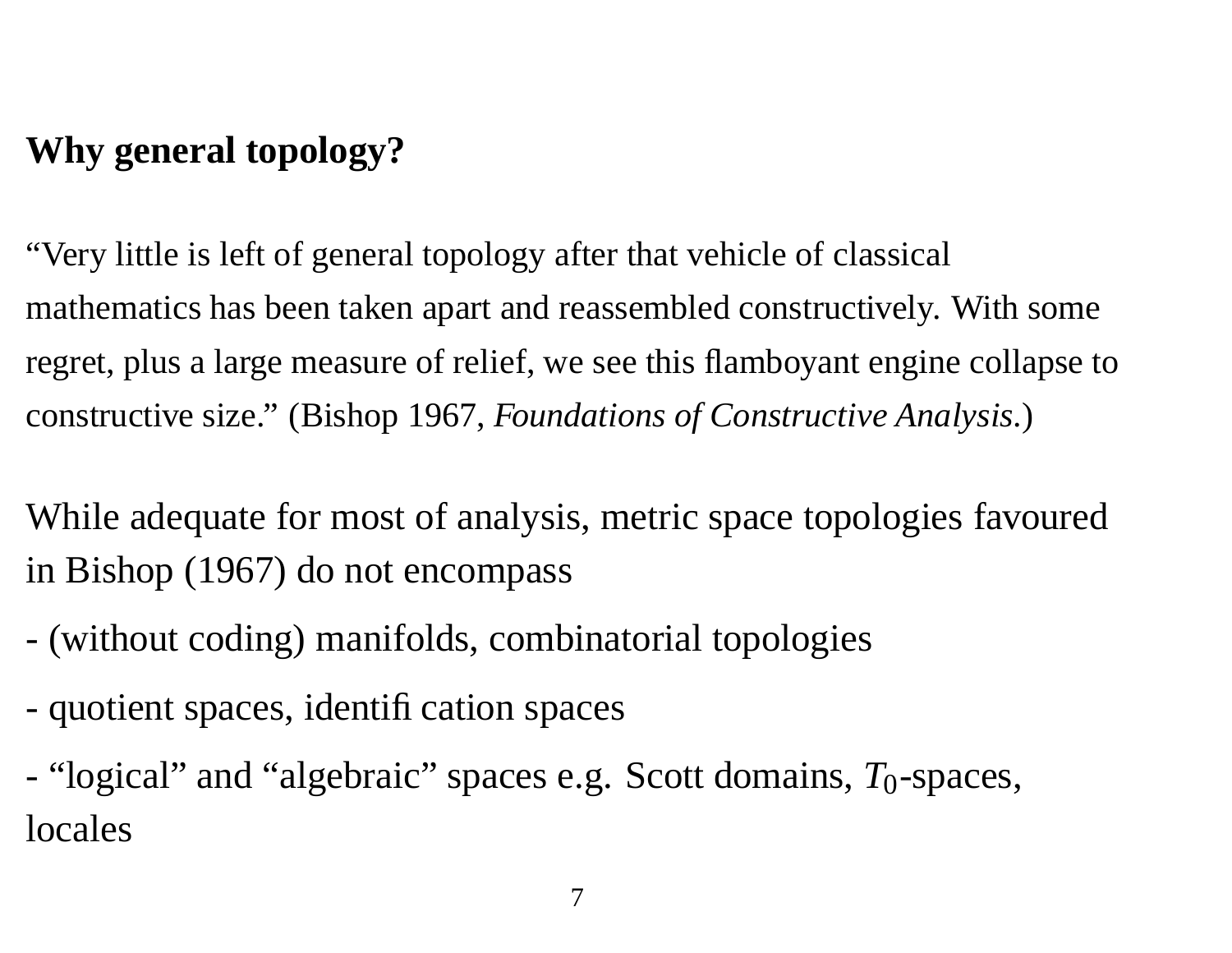### **2. Point-free topology**

*Have you ever seen <sup>a</sup> point?*

A.Pultr, *Frames,*

In: Handbook of Algebra (ed. Hazewinkel), vol. 3, 2003.

Points and continuous functions are derived notions. Instead basic open sets and their **covering and approximations relations** are taken as fundamental.

$$
U, V, V_i \qquad \qquad U \subseteq \cup \{V_i : i \in I\} \qquad \qquad f[U] \subseteq V
$$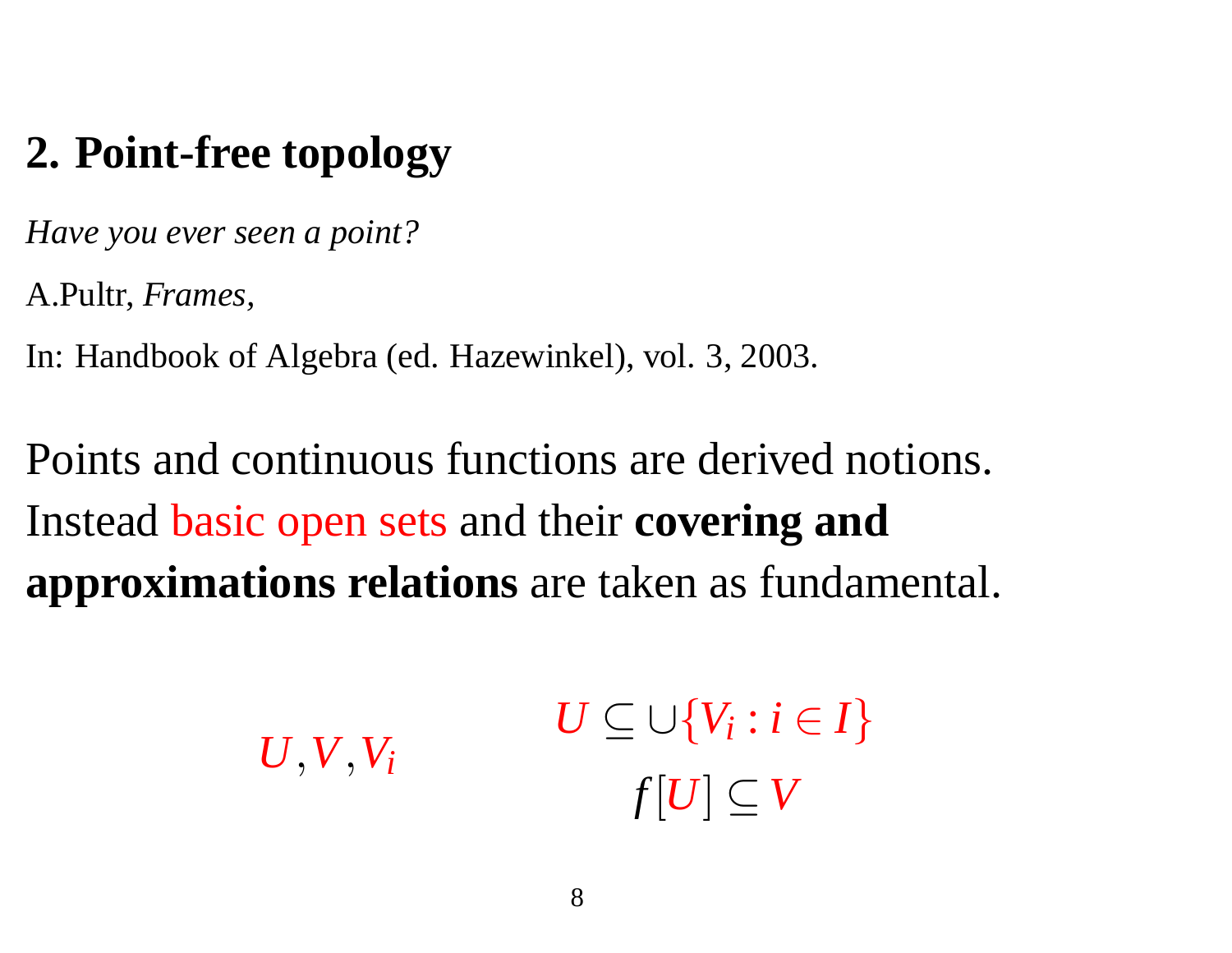# **Origins**

- I. Generalised spaces (sites, toposes) introduced in algebraic geometry by Grothendieck.  $\Rightarrow$  locale theory.
- II. The problem of constructive covering compactness (Heine-Borel principle)
- a) Brouwer: the Fan Theorem and standard open covers.
- b) Martin-Löf (1968): **inductively generate open covers** (consistent with recursive mathematics). Formal topology (1985- ): Martin-Löf, Sambin, Stoltenberg, Sigstam, Coquand, Aczel, Negri, Curi,...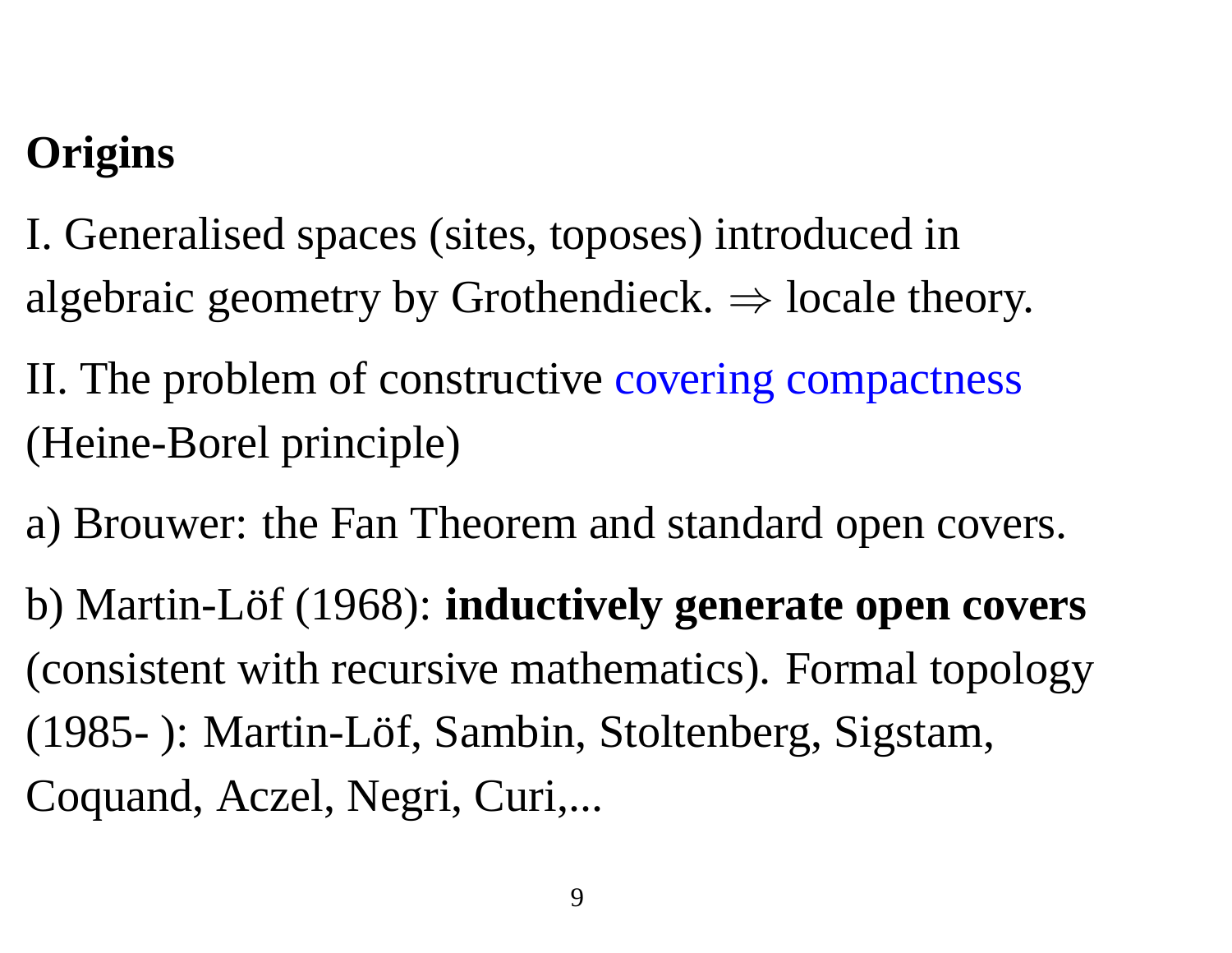**Def.** A *formal topology* consists of a pre-order  $X = (X, \leq)$  of *basic open neighbourhoods* and  $\triangleleft \subseteq X \times P(X)$ , the *covering relation*, satisfying the four conditions

- $(Ref)$   $a \in U$  implies  $a \triangleleft U$ ,
- (Tra)  $a \triangleleft U, U \triangleleft V$  implies  $a \triangleleft V$ ,
- (Loc)  $a \triangleleft U$ ,  $a \triangleleft V$  implies  $a \triangleleft U \wedge V$ ,
- (Ext)  $a \leq b$  implies  $a \leq \{b\}.$

Here  $U \triangleleft V \Leftrightarrow_{def} (\forall a \in U) a \triangleleft V$ .

The topology is *set-presented* if there is a family  $C(a, i)$  ( $i \in I(a)$ ) of subsets of *X* so that

$$
a \triangleleft U \Longleftrightarrow_{\text{def}} (\exists i \in I(a)) C(a, i) \subseteq U.
$$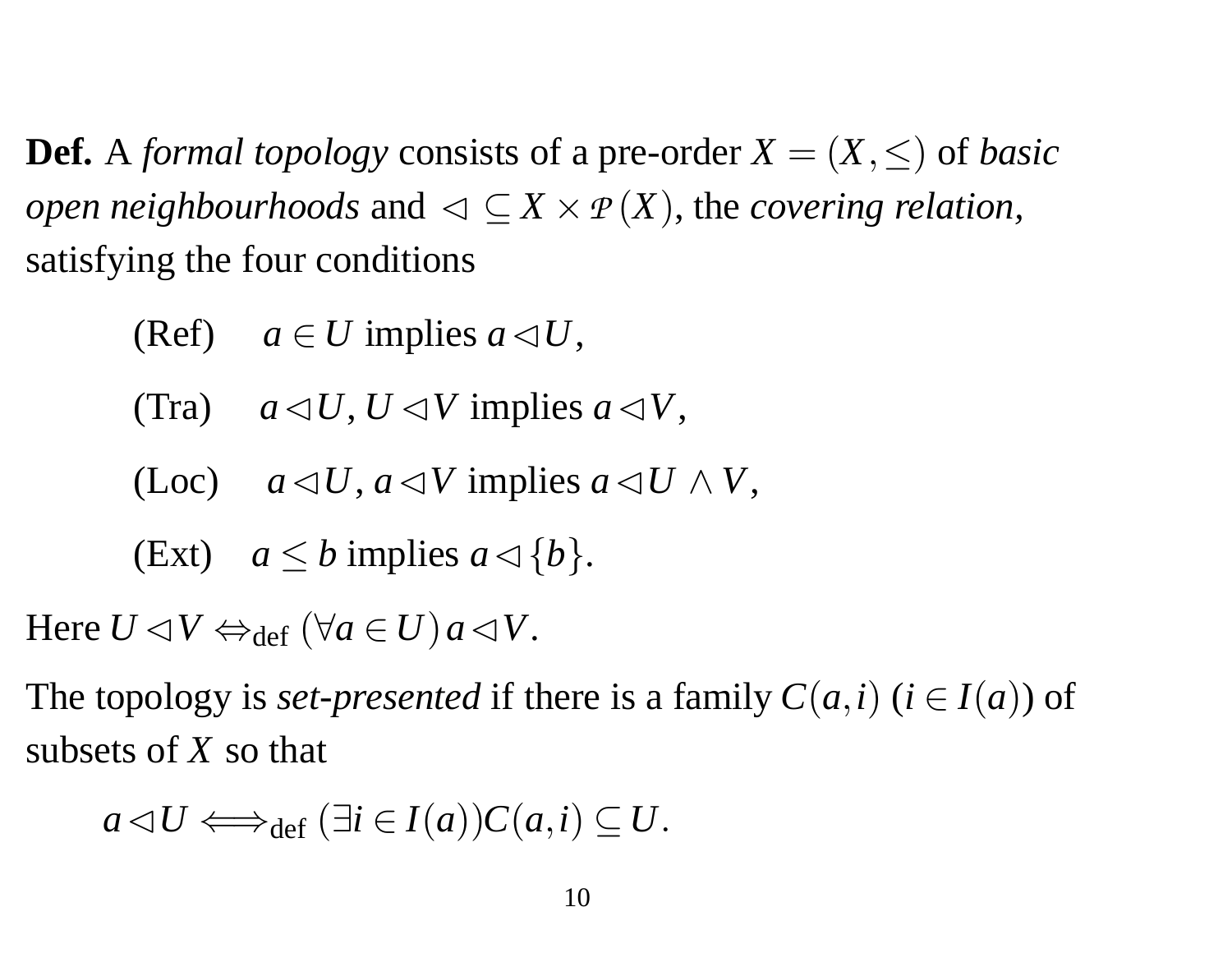A *point* of X is a non-void subset  $\alpha \subset S$  which is

- $\leq$ -filtering, i.e. for  $a, b \in \alpha$ , there is  $c \in \alpha$  with  $c \leq a$ and  $c < b$ ,
- such that  $\alpha$  contains a neighbourhood from  $U$ , whenever  $a \leq U$  and  $a \in \alpha$ .

Thus any two approximations of <sup>a</sup> point has <sup>a</sup> common improvement, and how the approximations may improve is determined by the cover relation.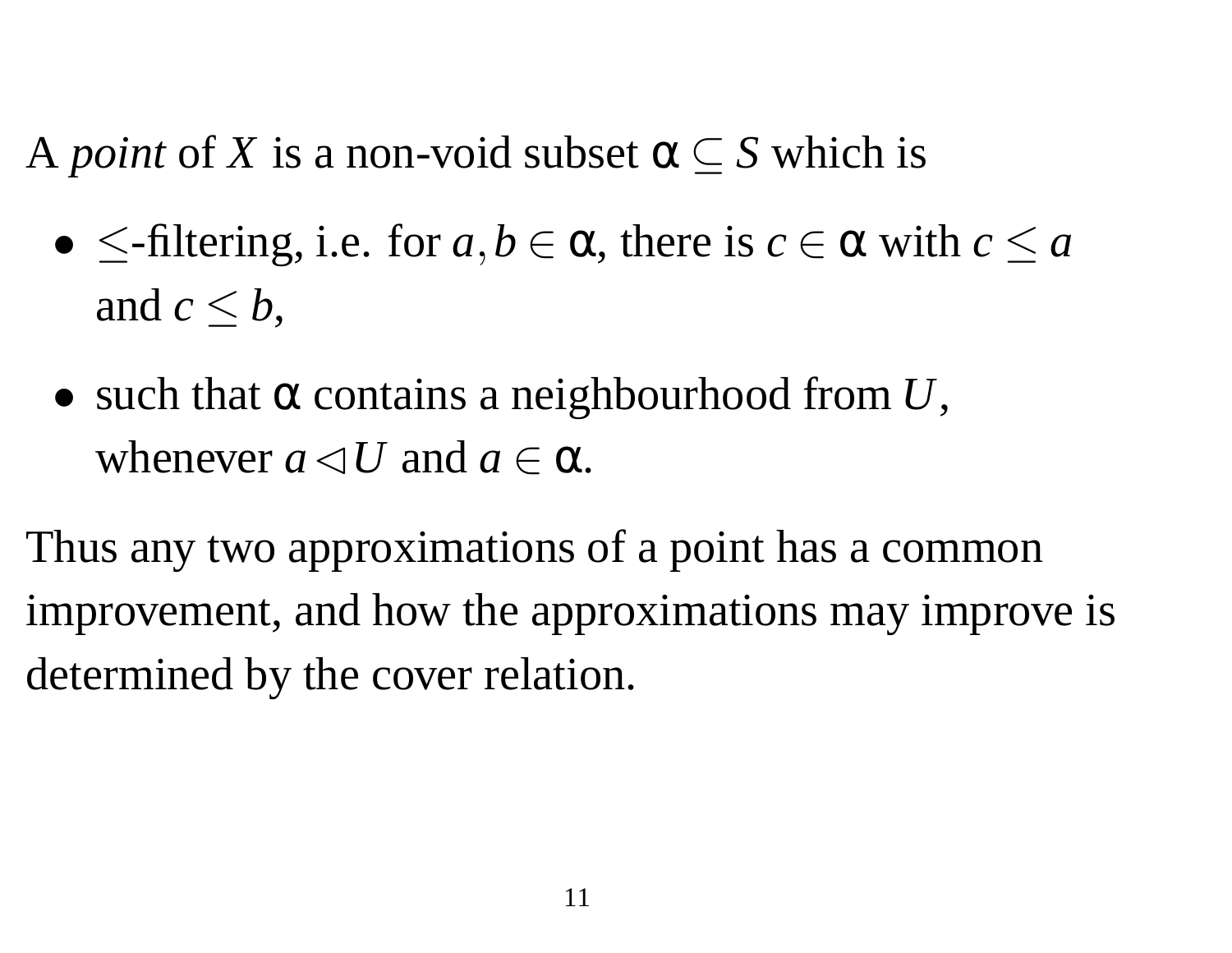#### **Formal reals** *R*

The basic neighbourhoods of *R* are  $\{(a,b) \in \mathbb{Q}^2 : a < b\}$  given the inclusion order (as intervals), denoted by  $\leq$ . The cover  $\lhd$  is generated by

(G1) 
$$
(a,b) \triangleleft \{ (a',b') : a < a' < b' < b \}
$$
 for all  $a < b$ ,

(G2)  $(a,b) \triangleleft \{ (a,c), (d,b) \}$  for all  $a < d < c < b$ .

This means that  $\lhd$  is the smallest covering relation satisfying (G1) and (G2). The set of points  $Pt(R)$  of R form a structure isomorphic to the Cauchy reals  $\mathbb{R}$ .

For a point  $\alpha$  with  $(a,b) \in \alpha$  we have by (G2) e.g.

$$
(a, (a+2b)/3) \in \alpha \text{ or } ((2a+b)/3, b) \in \alpha.
$$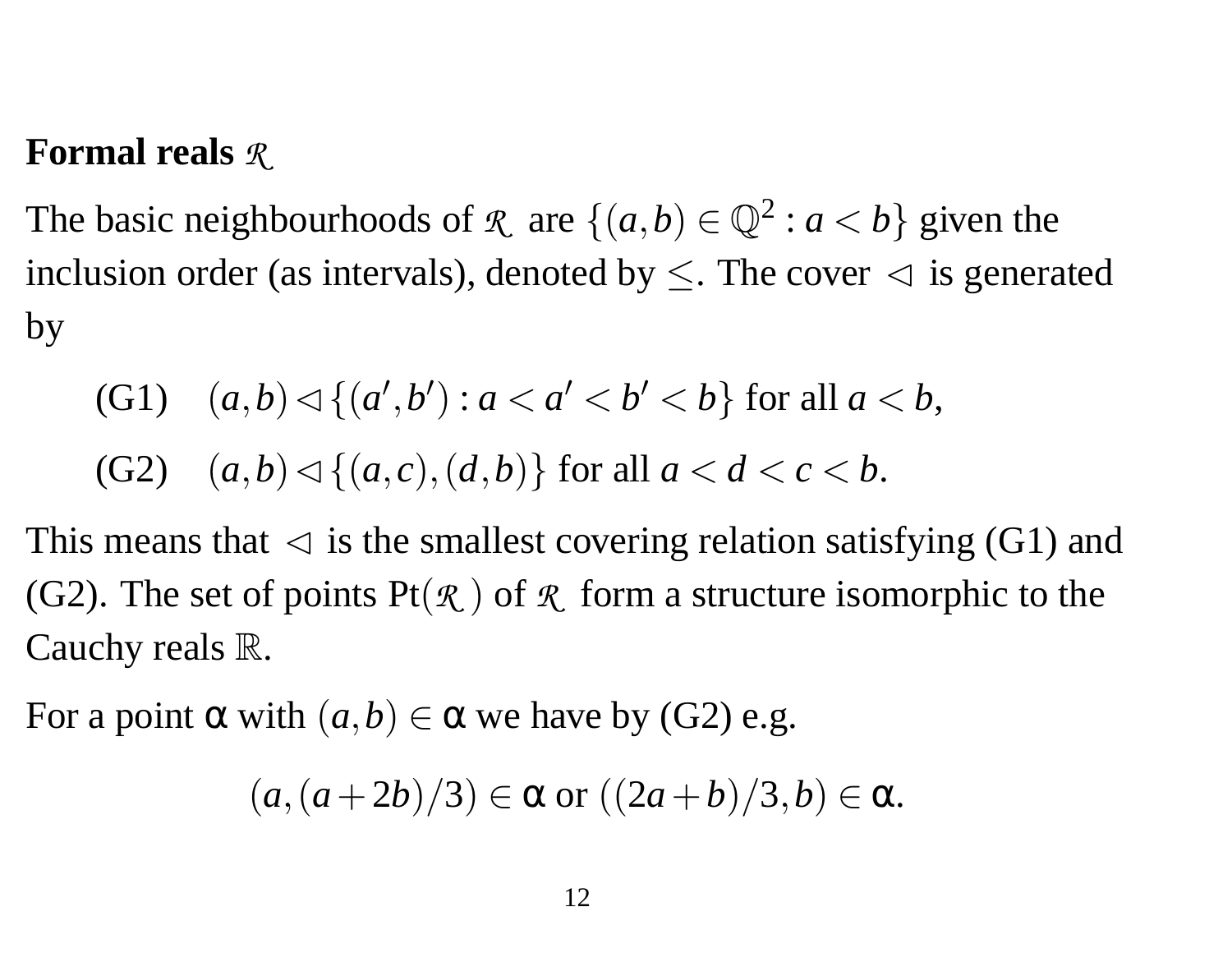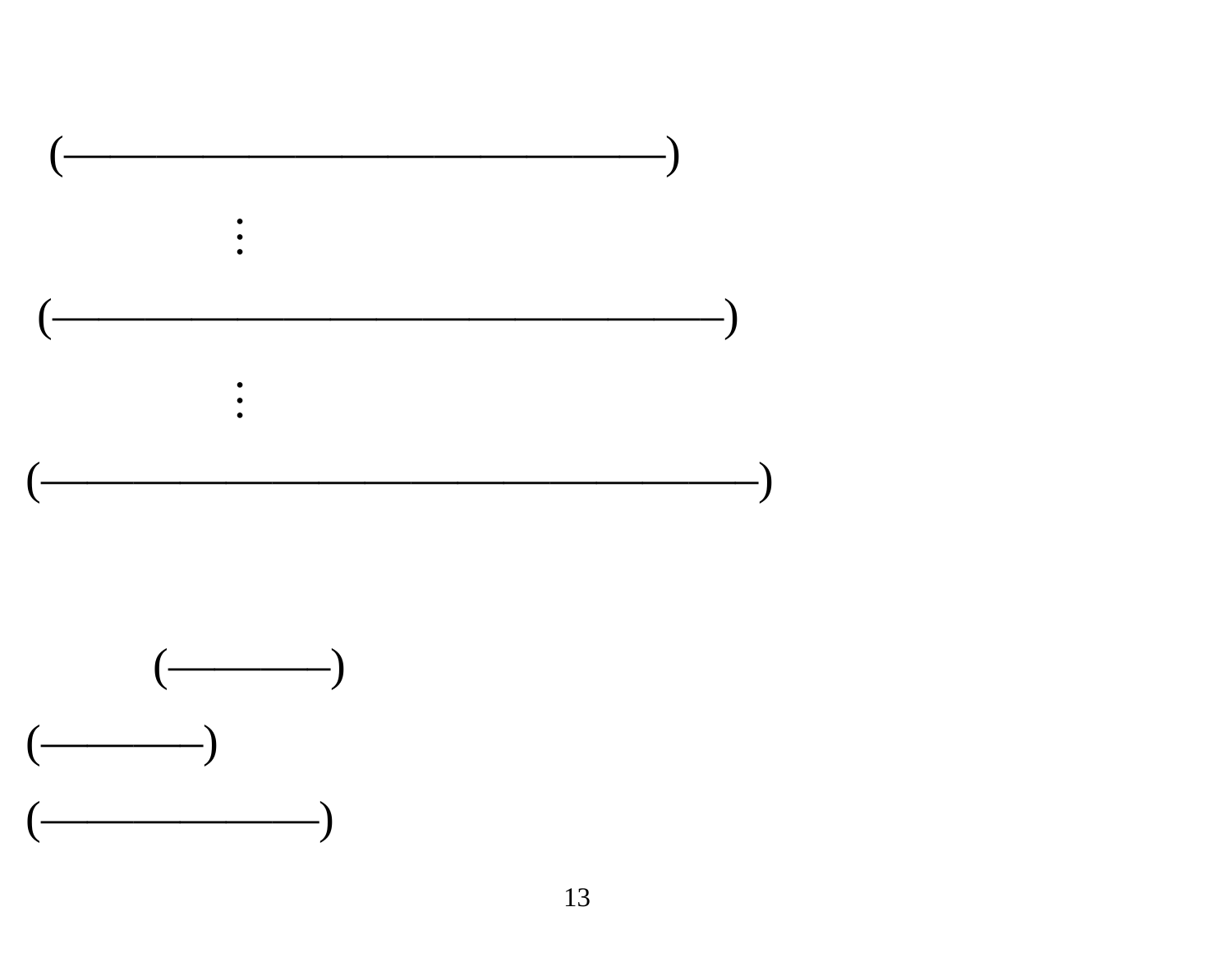- **Continuous maps between formal topologies relate the covers so that composition preserves relevant "uniformities".**
- Let  $S = (S, \leq, \leq)$  and  $T = (T, \leq', \leq')$  be formal topologies. A relation  $F \subseteq S \times T$  is a *continuous mapping*  $S \longrightarrow T$  if

$$
(A1) aFb, b\triangleleft V \Longrightarrow a\triangleleft F^{-1}V,
$$

- $(A2)$   $a \triangleleft U$ ,  $xFb$  for all  $x \in U \Longrightarrow aFb$ ,
- $(A3)$  *S*  $\lhd F^{-1}T$ ,
- $(A4)$   $a \triangleleft F^{-1}V$ ,  $a \triangleleft F^{-1}W \Longrightarrow a \triangleleft F^{-1}(V \wedge W)$ .
	- Each such induces a point function  $f = Pt(F)$  given by

$$
\alpha \mapsto \{b : (\exists a \in \alpha)R(a,b)\} : \text{Pt}(\mathbf{S}) \longrightarrow \text{Pt}(\mathbf{T})
$$

and that satisfies:  $aFb \Rightarrow f[a^*] \subseteq b^*$ .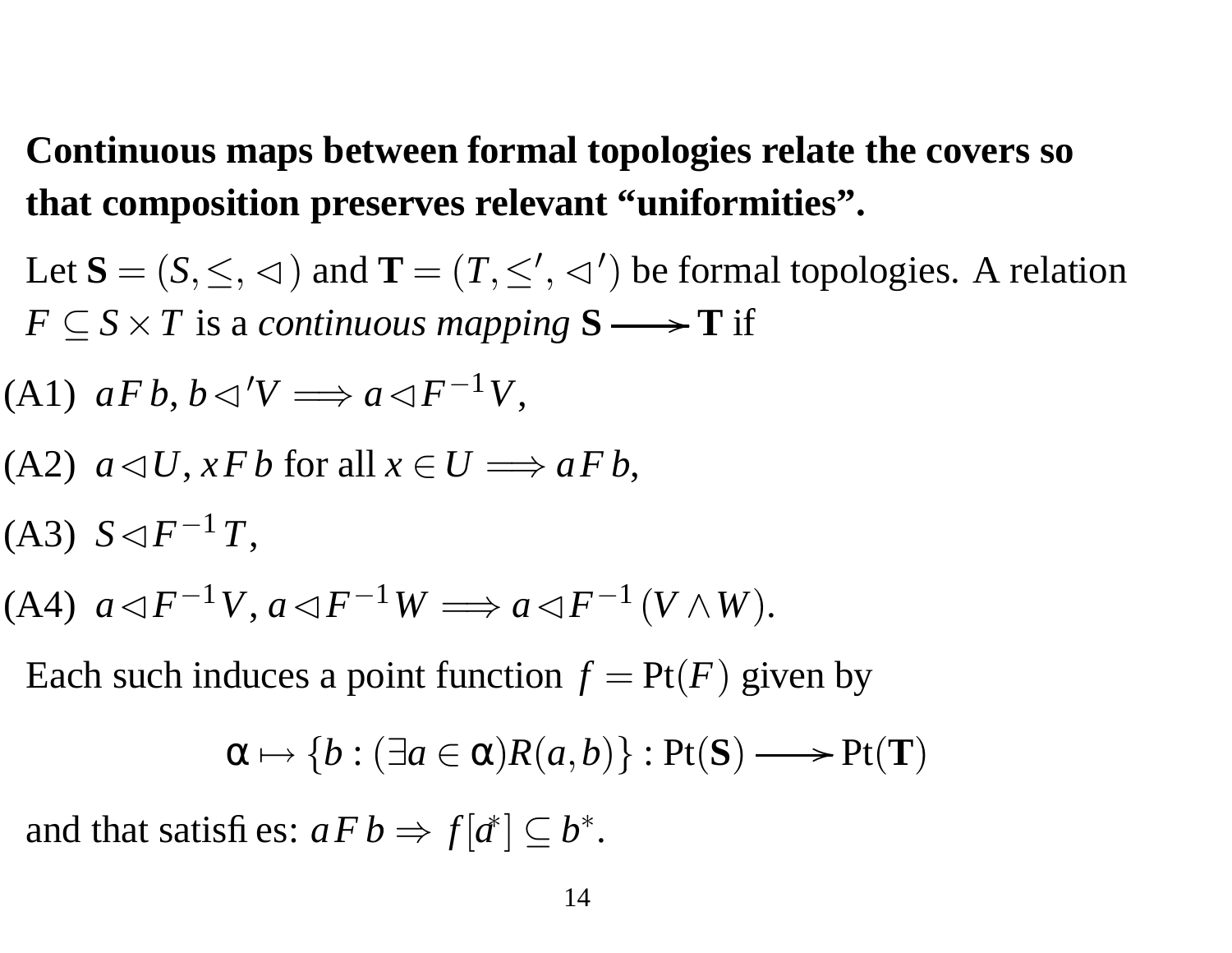**Example.** Consider <sup>a</sup> continuous mapping from <sup>a</sup> compac<sup>t</sup> space into the formal reals  $F : S \longrightarrow \mathcal{R}$ . For each rational  $\varepsilon > 0$ ,

$$
C_{\varepsilon} =_{\text{def}} \{ \left( \frac{n\varepsilon}{2}, \frac{n\varepsilon}{2} + \varepsilon \right) : n \in \mathbb{Z} \}
$$

covers  $\mathcal{R}$ , Using (A1) and (A3) we have

$$
S \triangleleft F^{-1} C_{\varepsilon}.
$$

By compactness, there is some finite sequence of basic neighbourhoods  $s_1, \ldots, s_m$ , and numbers  $n_1, \ldots, n_m$  so that

$$
s_i F\left(\frac{n_i \varepsilon}{2}, \frac{n_i \varepsilon}{2} + \varepsilon\right)
$$

and

$$
S \triangleleft \{s_1,\ldots,s_m\}.
$$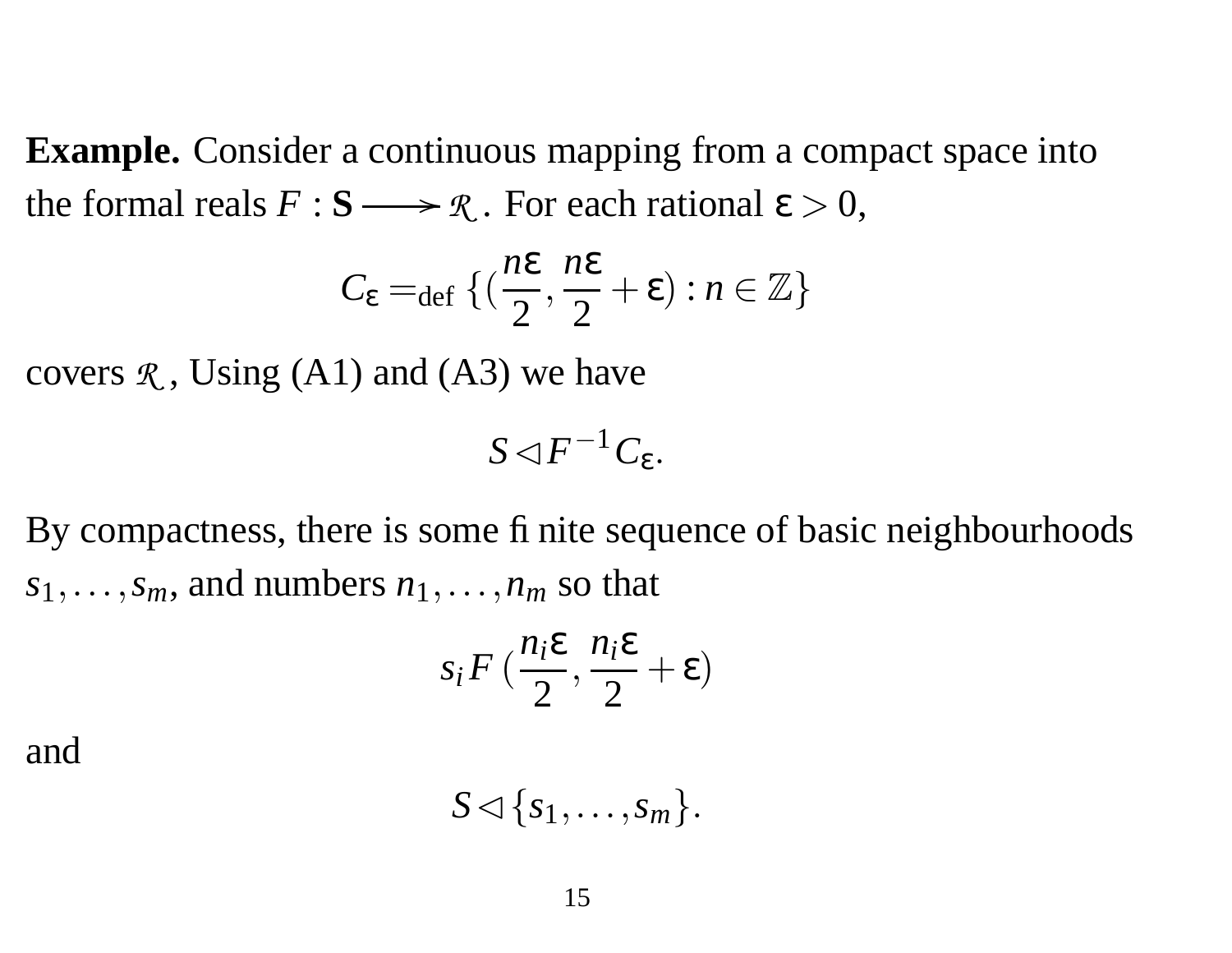**Thm:** A Bishop-continuous function  $f : \mathbb{R} \longrightarrow \mathbb{R}$  is represented by the continuous mapping  $A_f : \mathcal{R} \longrightarrow \mathcal{R}$ given by

$$
(a,b)A_f(b,c) \Longleftrightarrow f(a,b) \subseteq (c,d).
$$

so that  $f = Pt(A_f)$ .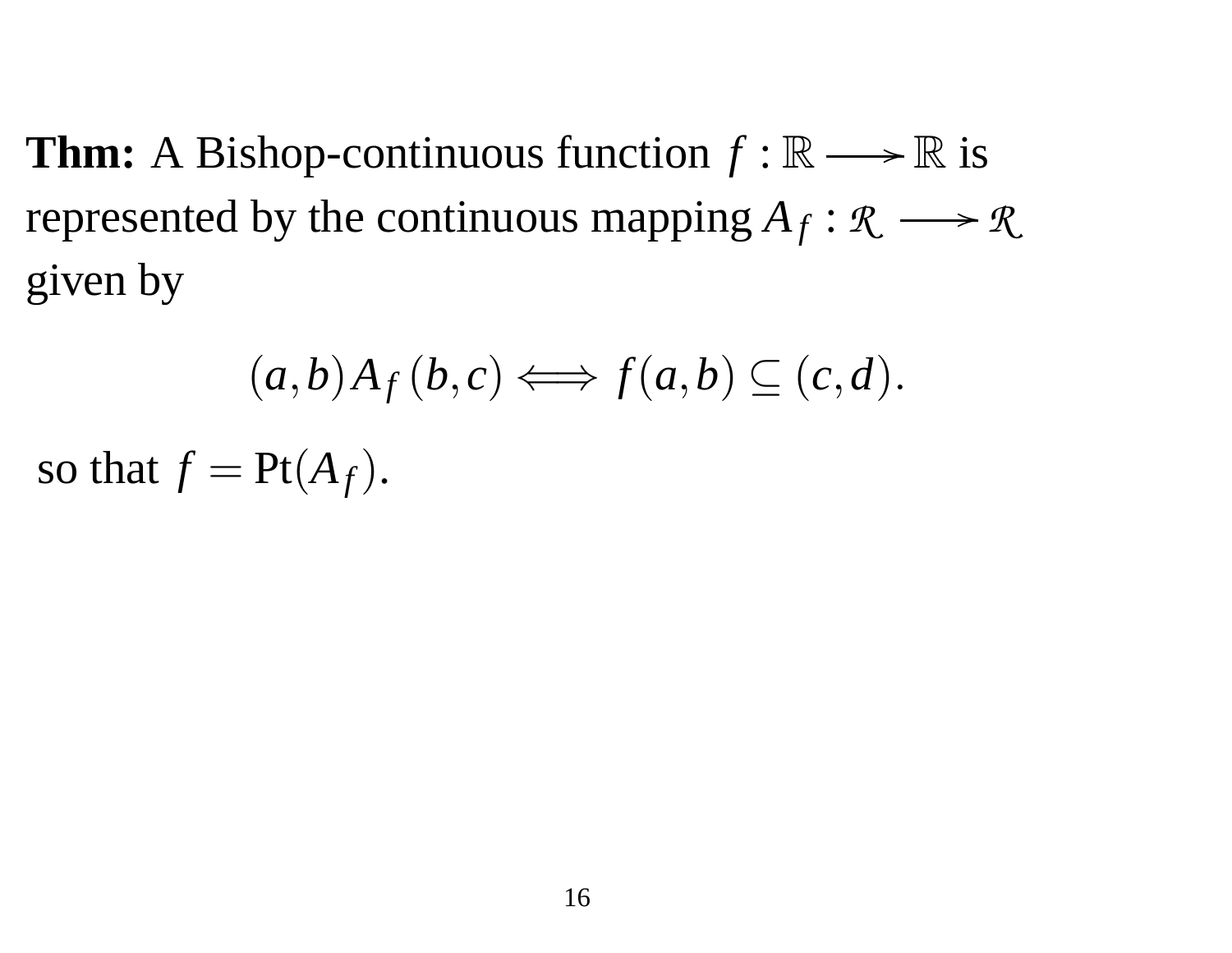For the converse we use the **Heine-Borel theorem** in the following form (Cederquist and Negri (1997):

 $I_f[\alpha, \beta] \triangleleft' V$ , *then*  $[\alpha, \beta] \triangleleft' V_0$ , *for some finite*  $V_0 \subseteq V$  *such that*  $\bigcup V_0$  *is an interval.* 

The **Lebesgue lemma** yields: there is  $\delta > 0$  so that if  $x, y \in \bigcup V_0$  have distance  $\lt \delta$ , then  $x, y \in I \in V_0$  for some *I*. Then we get:

**Thm:** If  $G : [\alpha, \beta] \longrightarrow \mathcal{R}$  is continuous, then

$$
g = \mathrm{Pt}(G) : \mathrm{Pt}([\alpha, \beta]) \longrightarrow \mathrm{Pt}(\mathcal{R})
$$

uniformly continuous.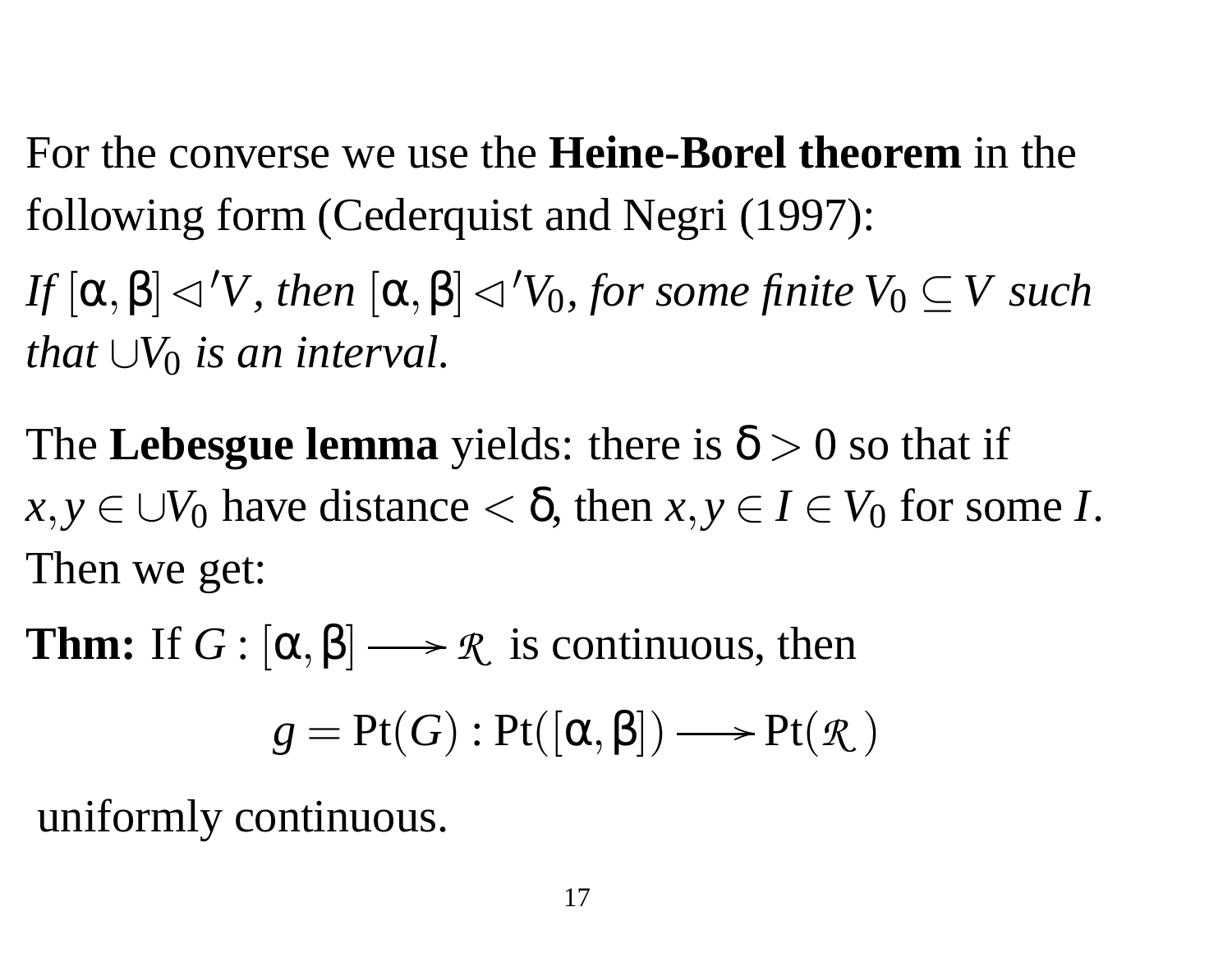# **3. The category of formal topologies.**

*Categorical topology.* As the category of topological spaces has limits and colimits, many spaces of interest can be built up using these universal constructions, starting from the real line and closed intervals.

The circle

$$
\{(x,y)\in\mathbb{R}\times\mathbb{R}:x^2+y^2=1\}
$$

is an equaliser of the constant 1 map and  $(x, y) \mapsto x^2 + y^2$ . It can also be constructed as a coequaliser of  $s, t : \{*\}$  $\longrightarrow$  [0,2 $\pi$ ] where  $s(*) = 0, t(*) = 2\pi$ . (Identifying ends.)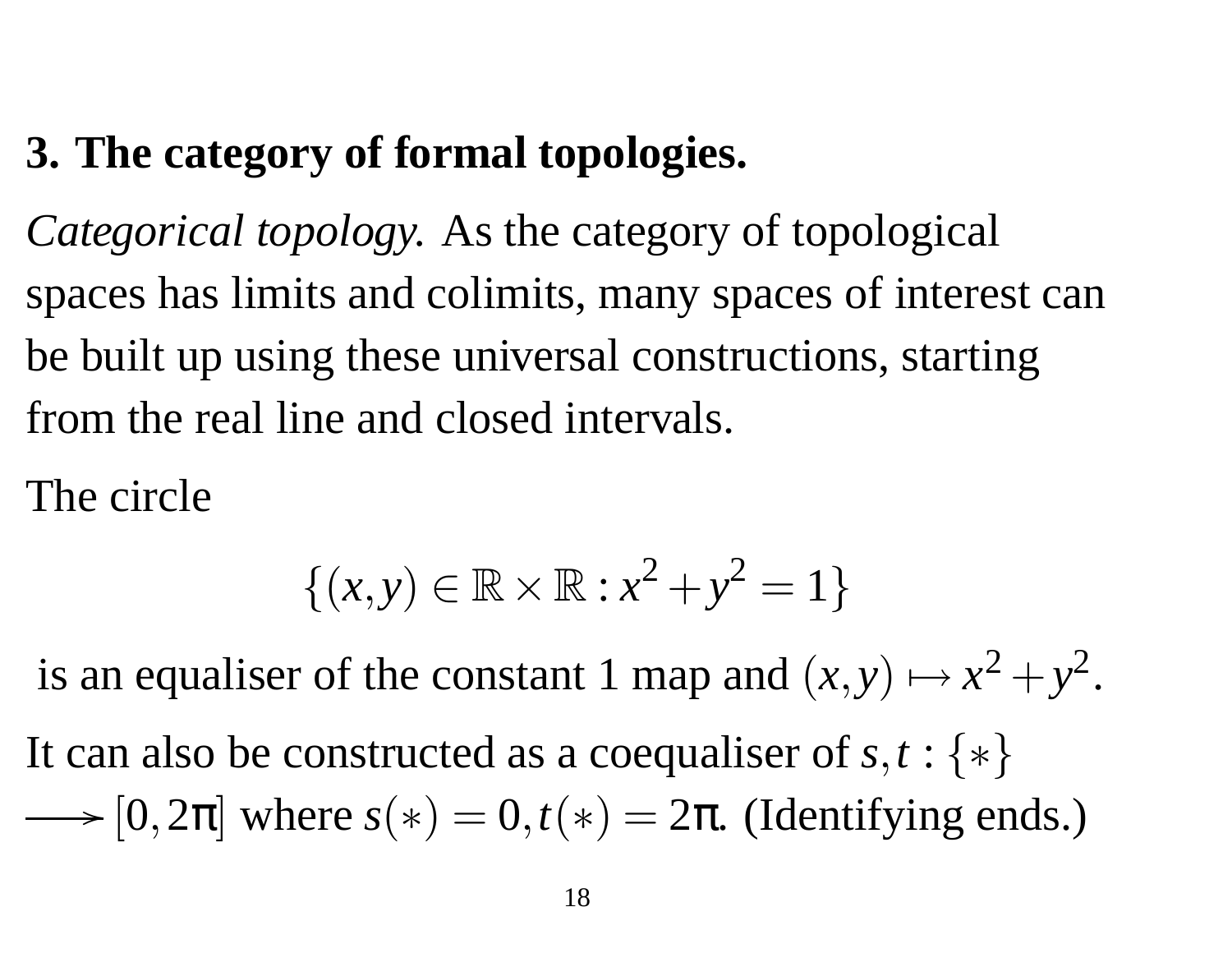The categorical properties of the category **FTop** of set-presented formal topologies ought to be same as that of the category of locales **Loc**.

**Theorem. Loc** has small limits and small colimits.

However, since we are working under the restraint of predicativity (as when the meta-theory is Martin-Löf type theory) this is far from obvious. (Locales are *complete* lattices with an infinite distributive law.)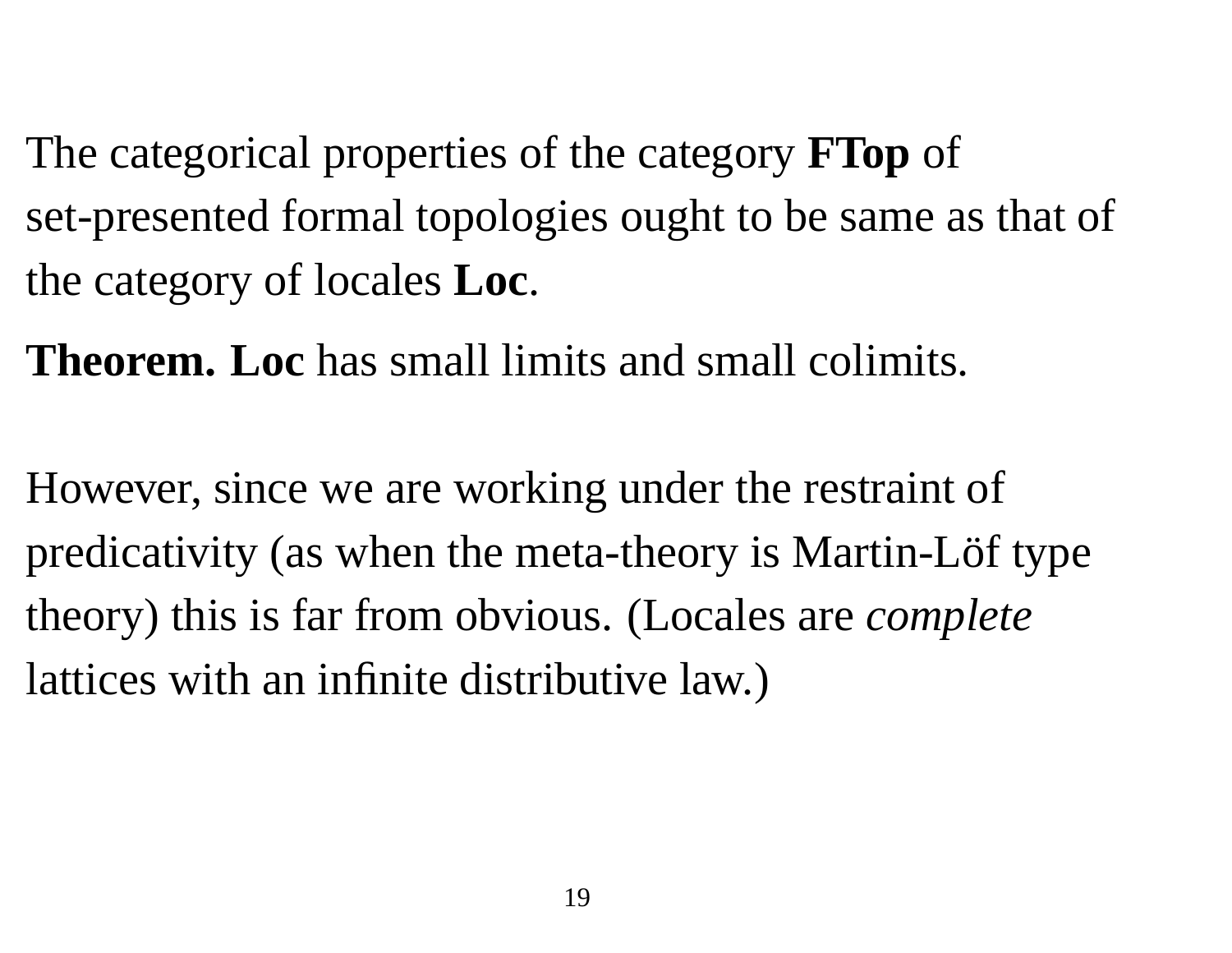# **FTop** has ...

- Products (ind. gen. covers) Tychonov theorem (Coquand JSL 1992).
- Equalisers (straightforward, ind. gen. covers)
- Sums (easy)
- Coequalisers (P. 2004).

$$
X \xrightarrow{f} Y \xrightarrow{p} Q
$$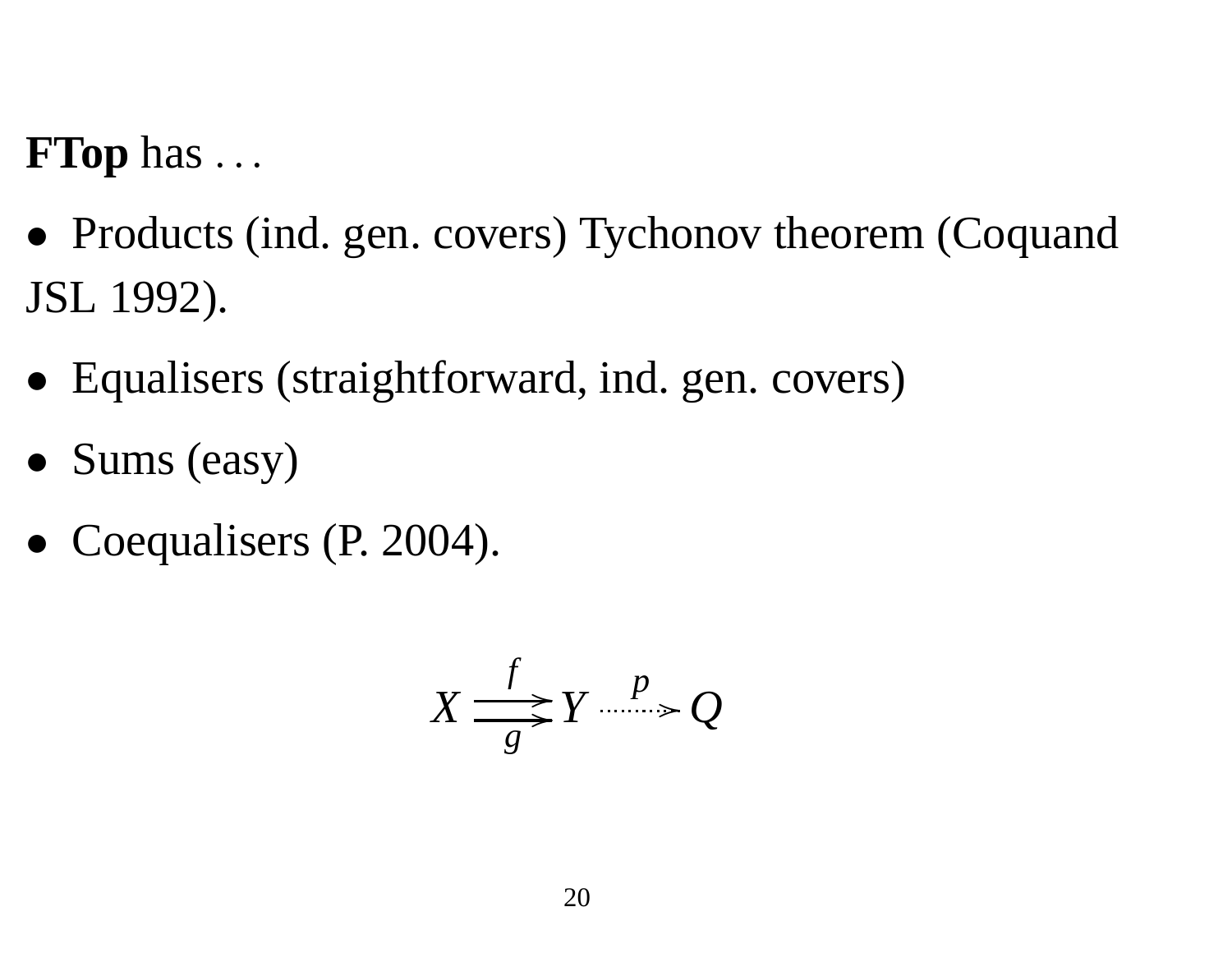#### **Further constructions using limits and colimits**

1. The torus may be constructed as the coequaliser of the followings maps  $\mathbb{R}^2 \times \mathbb{Z}^2 \longrightarrow \mathbb{R}^2$ 

$$
(\mathbf{x}, \mathbf{n}) \mapsto \mathbf{x} \qquad (\mathbf{x}, \mathbf{n}) \mapsto \mathbf{x} + \mathbf{n}.
$$

2. The real projective space RP*<sup>n</sup>* may be constructed as coequaliser of two maps

$$
\mathbb{R}^{n+1}\times\mathbb{R}_{\neq 0}\longrightarrow\mathbb{R}^{n+1}
$$

$$
(\mathbf{x},\lambda)\mapsto\mathbf{x}\qquad (\mathbf{x},\lambda)\mapsto\lambda\mathbf{x}.
$$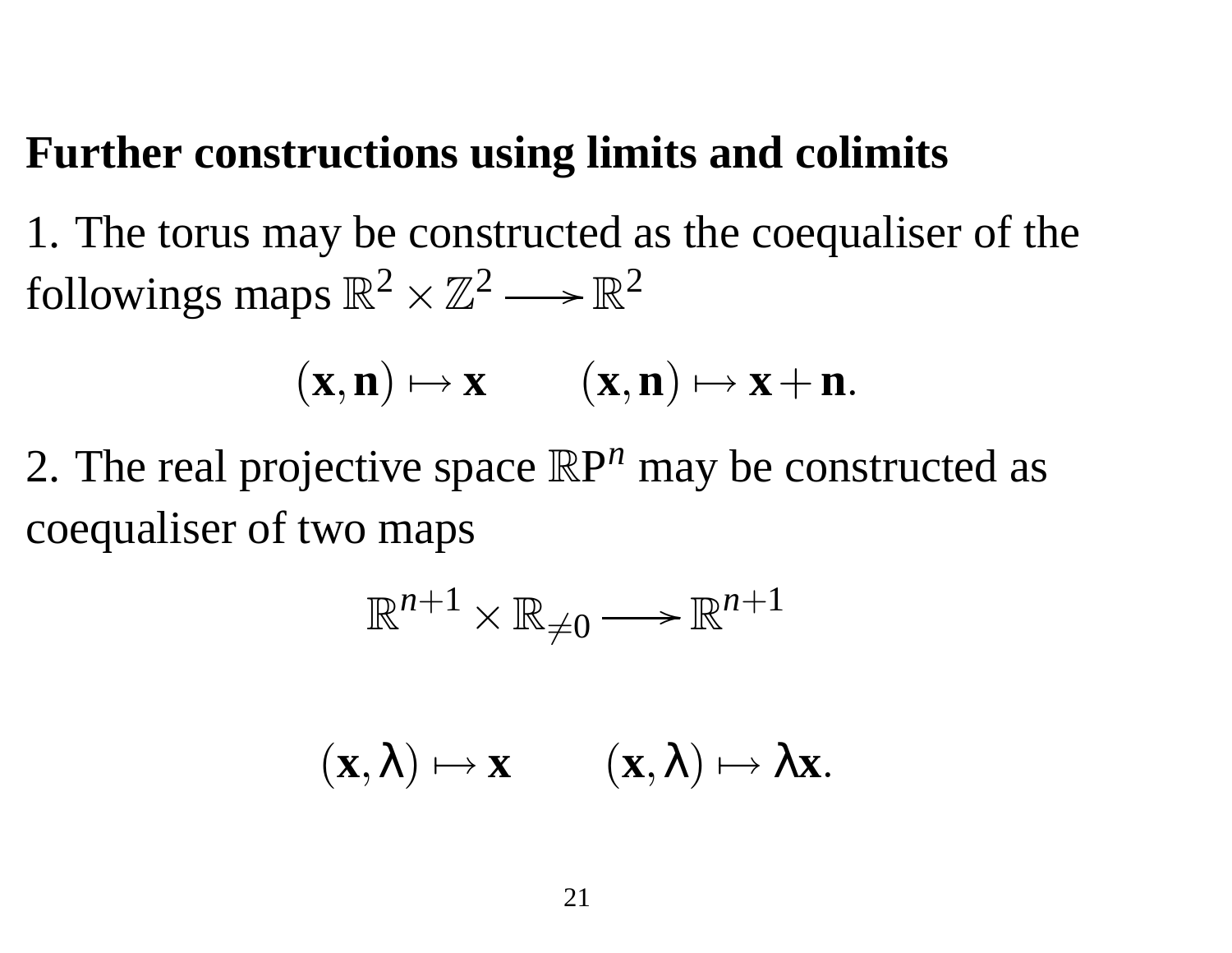3. For  $A \hookrightarrow X$  and  $f : A \longrightarrow Y$ , the pushout gives the attaching map construction:



4. The special case of 3, where  $Y = 1$  is the one point space, gives the space  $X/A$  where *A* in *X* is collapsed to a point.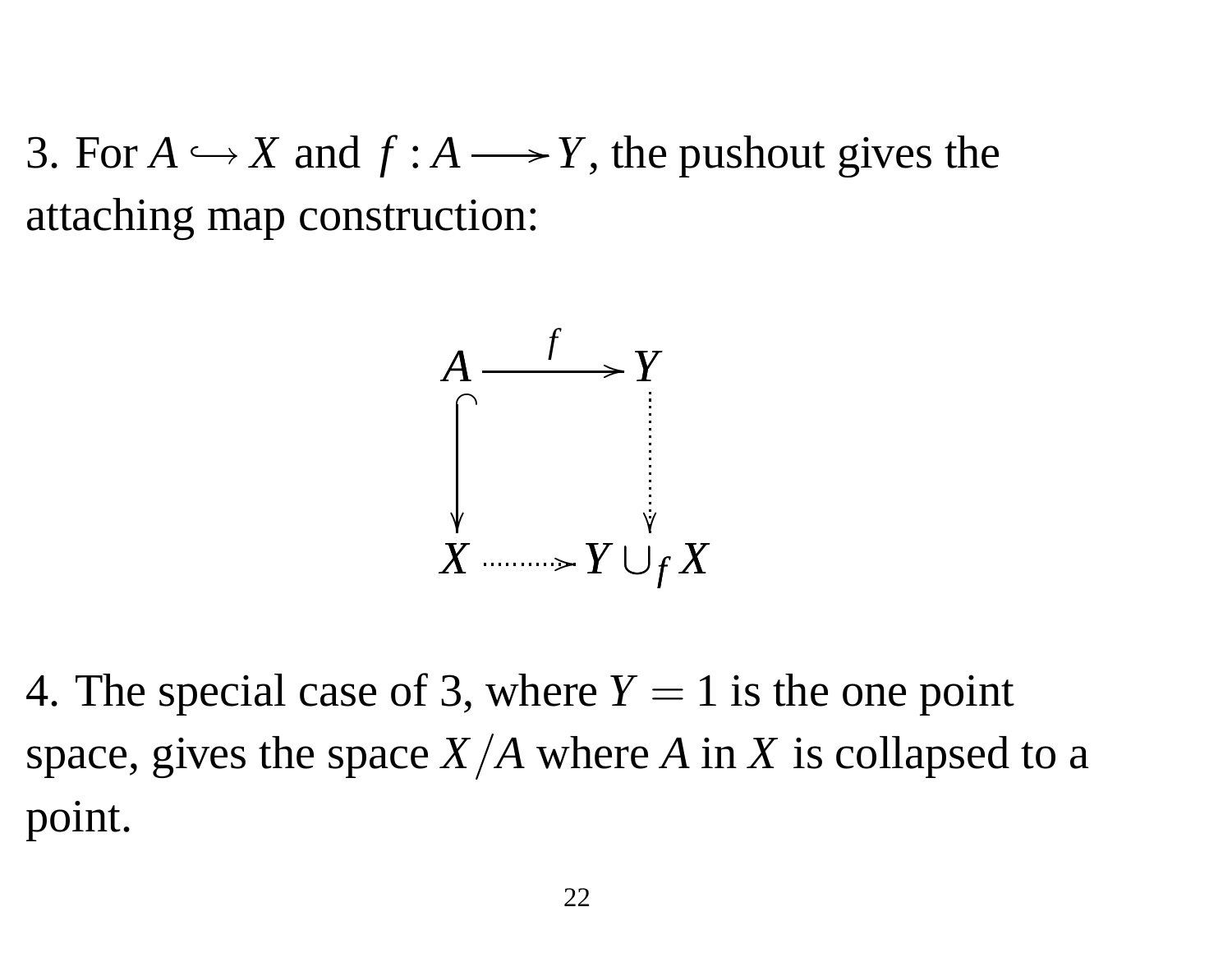5. For concatenating homotopies we observe that



is <sup>a</sup> pushout.

(Category theory has the necessary tools for point-free reasoning about spaces.)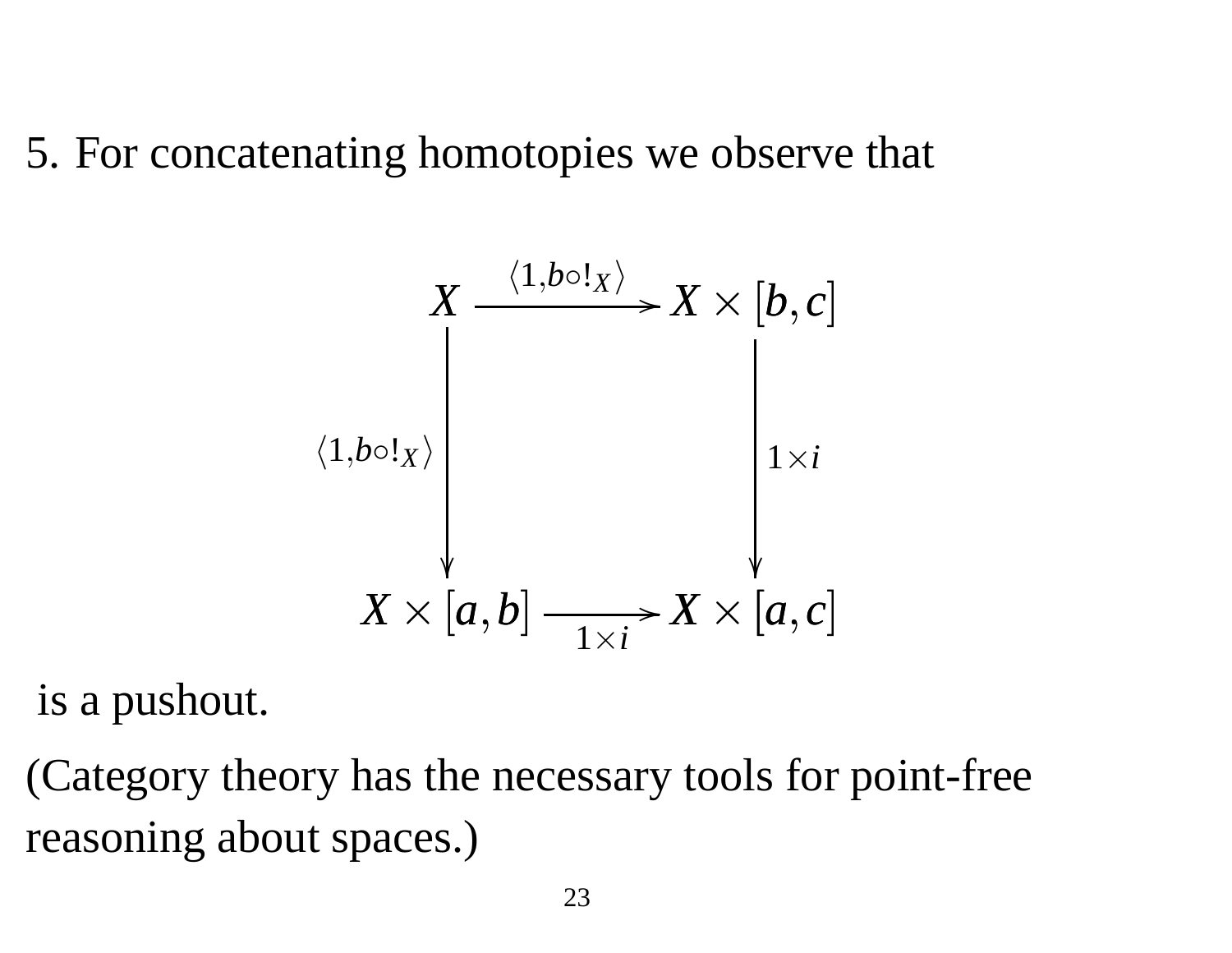#### **4. Rejecting power sets by principles of constructive type theory**

- Propositions-as-types.
- Types should be inductively defined and admit <sup>a</sup> recursion principle.

Let *U* be a type-universe which interprets propositions as well. The corresponding power set is  $P(S) = S \longrightarrow U$ .

A reducibility rule:

$$
\psi: \mathcal{P}(S) \longrightarrow \mathcal{U}
$$

$$
(\forall X \in \mathcal{P}(S)) \psi(X) : \mathcal{U}
$$

Recursion on *<sup>U</sup>* gives, e.g, <sup>a</sup> fixed point of the negation operator  $T \mapsto \neg T$  in  $U$ . *Contradiction.* 

(How can we know what <sup>a</sup> proposition means without allowing it to be decomposed completely?)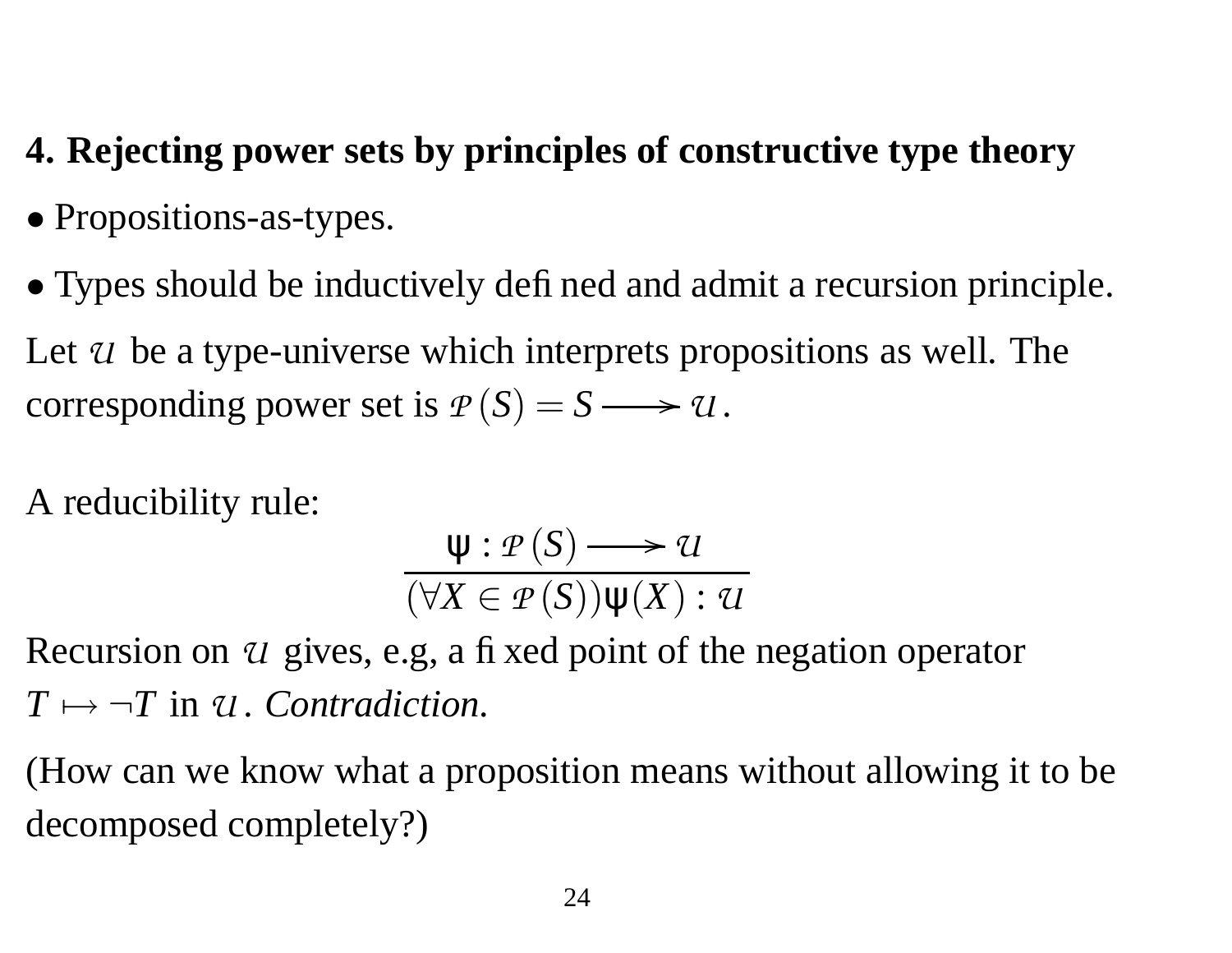#### **Predicitivity problems in point-free topology**

Let S denote the collection of small types, Type the collection of types, and assume S:Type. Sets live among small types.

Type-theoretically  $P(X) = X \rightarrow S$  is a type, but not a small type.

A cover relation may be regarded as <sup>a</sup> (closure) operator

$$
U \mapsto \{a \in X : \text{Cov}(a, U)\} : \mathcal{P}(X) \longrightarrow \mathcal{P}(X)
$$

A point  $\alpha$  is an element of  $P(X)$ .

Thus: neither the collection of topologies on <sup>a</sup> set, nor the points of <sup>a</sup> particular topology need to form <sup>a</sup> small type.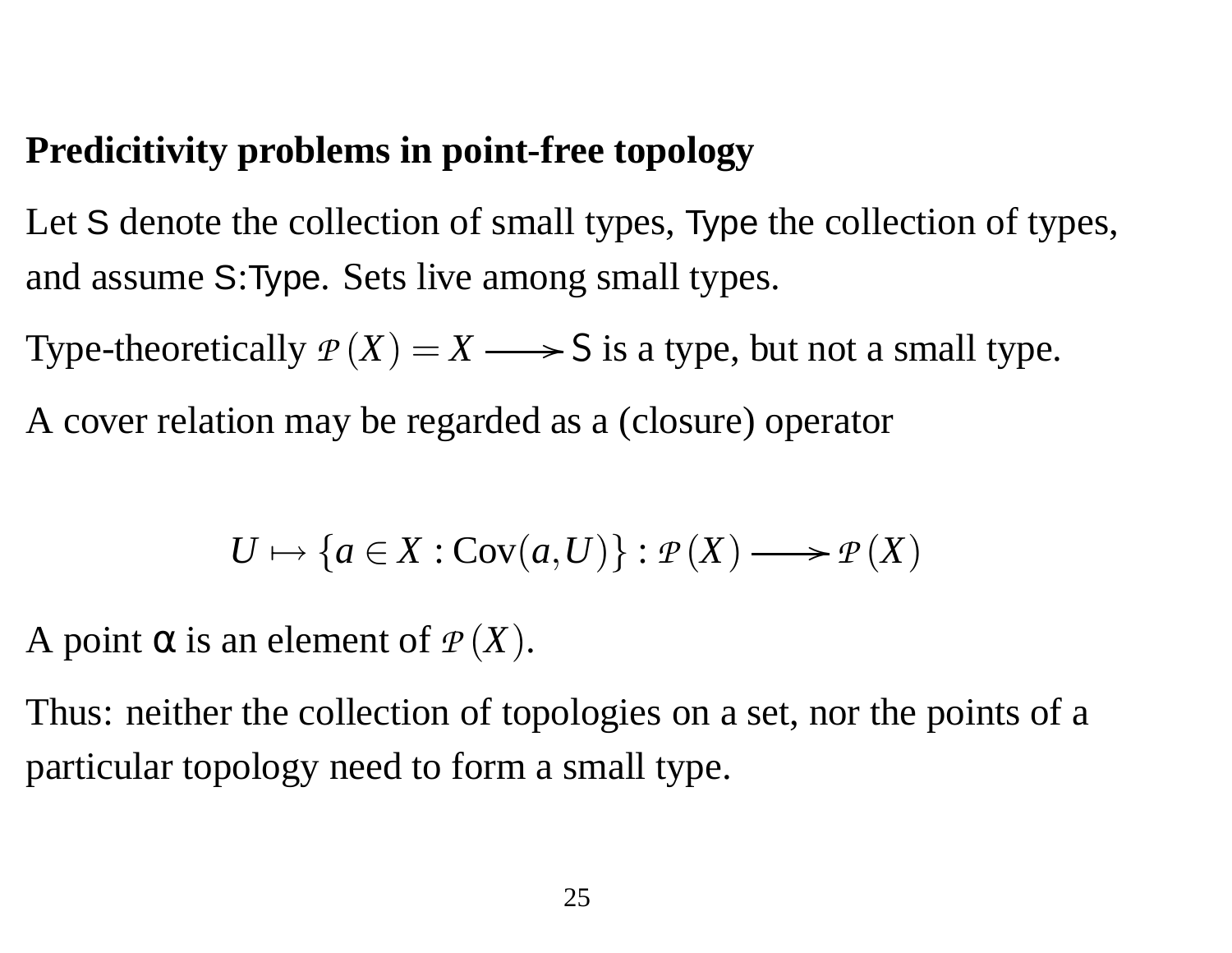### Point <sup>α</sup> is *partial* if it is properly contained in some point β.



For any proposition *Q*, define <sup>a</sup> new point

$$
\alpha_Q = \{x \in \beta : x \in \alpha \text{ or } Q\}
$$

Then  $\alpha_Q = \beta$  iff Q is true. Thus the class of points is *not isomorphic to <sup>a</sup> set.*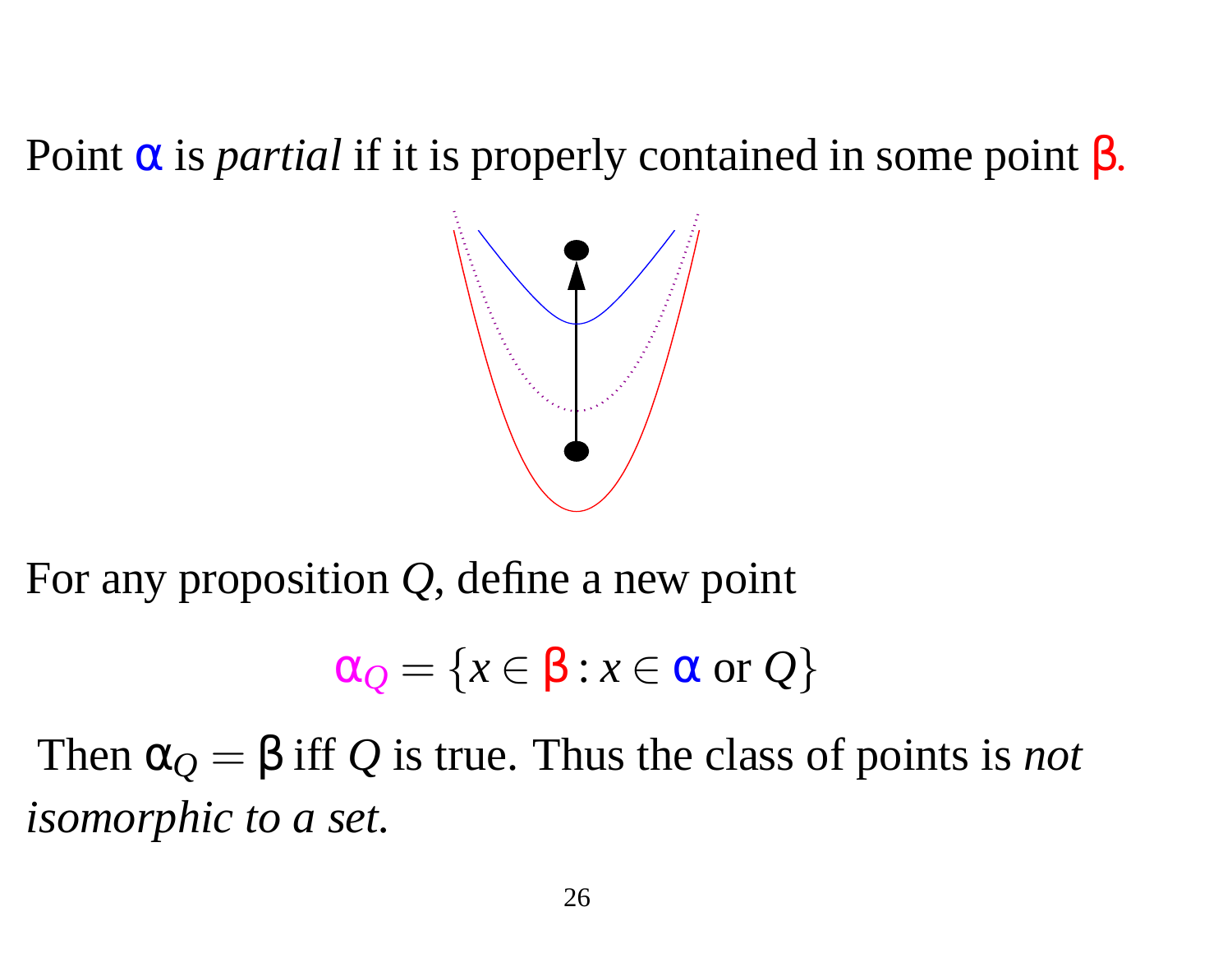*X* has only maximal points iff for all  $\alpha, \beta \in Pt(X)$ 

$$
\alpha \subseteq \beta \Longrightarrow \alpha = \beta.
$$

Reading  $u \in \alpha$  as  $\alpha$  is a point of the formal open *u*, this becomes nothing but the  $T_1$ -separation axiom. (Every formal topology is  $T_0$ accordingly:  $\subseteq$  is antisymmetric.)

**Theorem** (P. 2002) If *X* is a set-presented  $T_1$ -topology, then Pt(*X*) is a set.

**Remark.** Classically, every space which is not  $T_1$  has a partial point.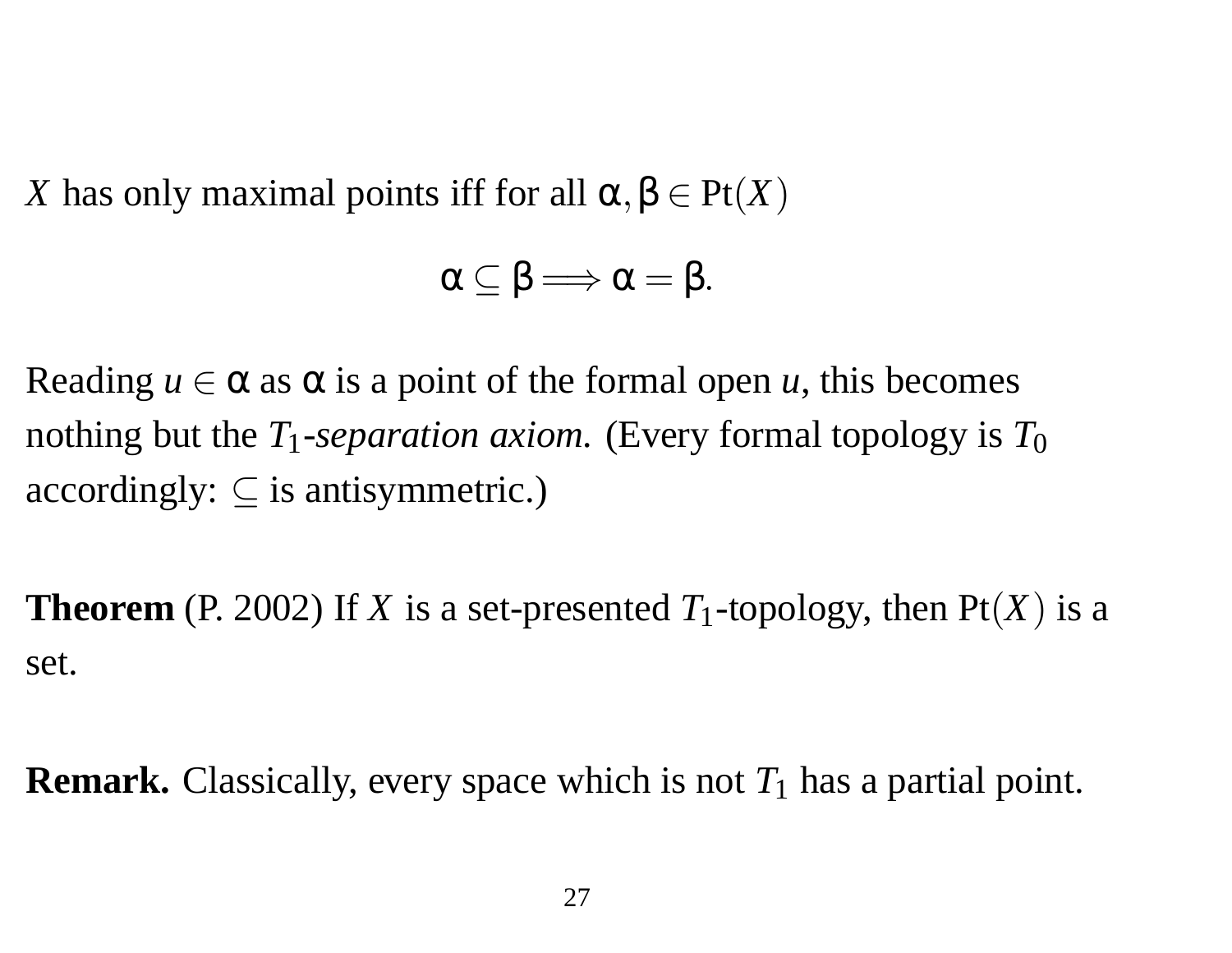#### **References**

- **G. Curi** Geometry of Observations. PhD thesis, Siena 2004
- **G. Sambin** Some points in formal topology. *TCS* 305(2003).
- **P. Aczel** Aspects general topology in constructive set theory. *Ann. Pure Applied Logic.* To appear.
- **E. Palmgren** Maximal and partial points in formal spaces. *Ann. Pure Applied Logic.* To appear.
- **E. Palmgren** On universes in type theory. In: G. Sambin and J. Smith (eds.) Twenty-Five Years of Constructive Type Theory. Cambridge Univ. Press 1998.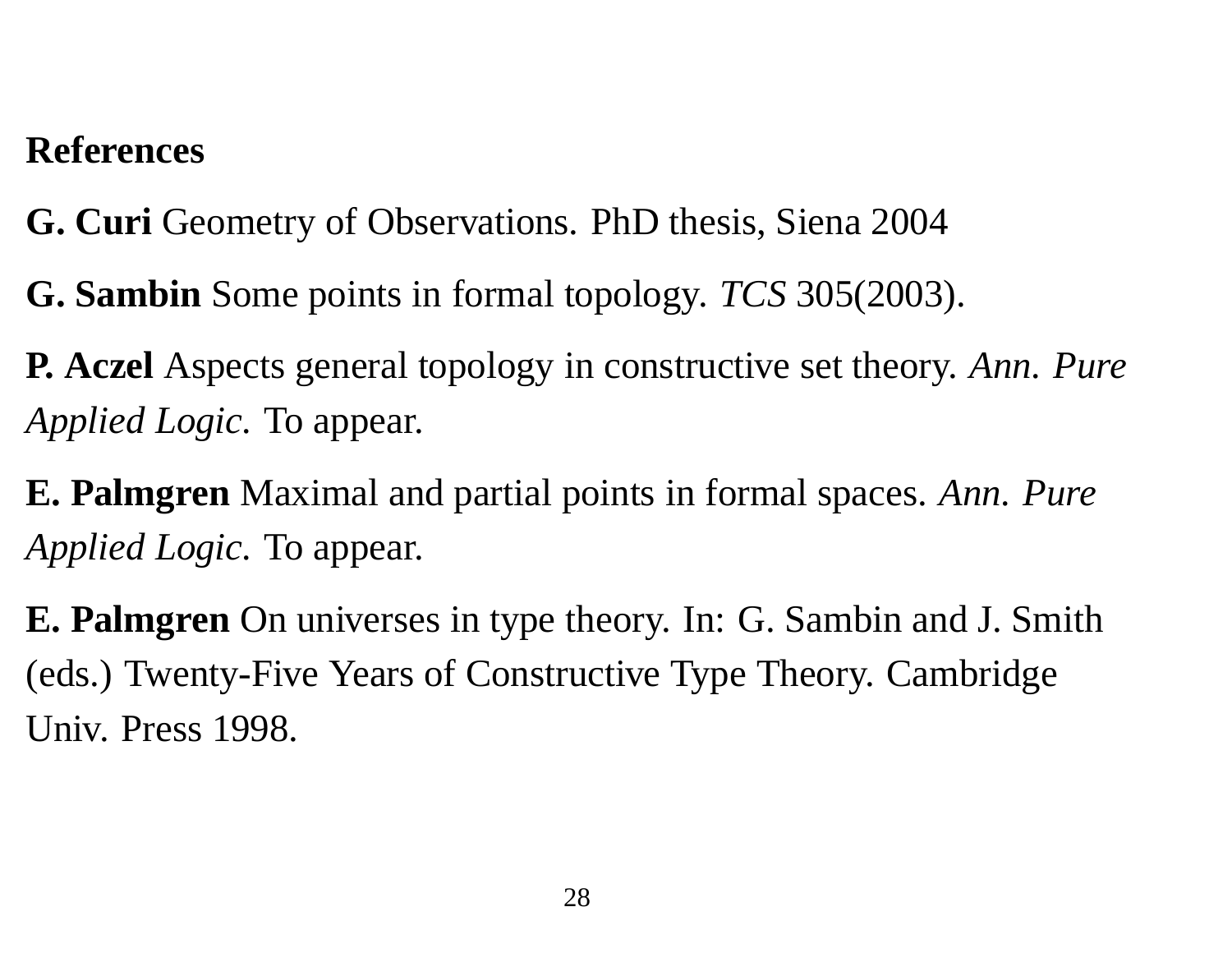### **Function spaces need not be sets**

For fixed formal topologies **X** and **Y**, an approximable mapping  $R: X \longrightarrow Y$  is given by a subset of  $X \times Y$ . Thus the collection of such mappings

# Cont(**<sup>X</sup>**,**<sup>Y</sup>**)

is *prima facie* merely <sup>a</sup> type.

Indeed, it maybe a proper type since  $Cont(1, Y) \cong Pt(Y)$ and the latter is <sup>a</sup> proper type, for **Y** with partial points.

However, for some important classes of spaces they turn out to be sets, just as for point-based topology.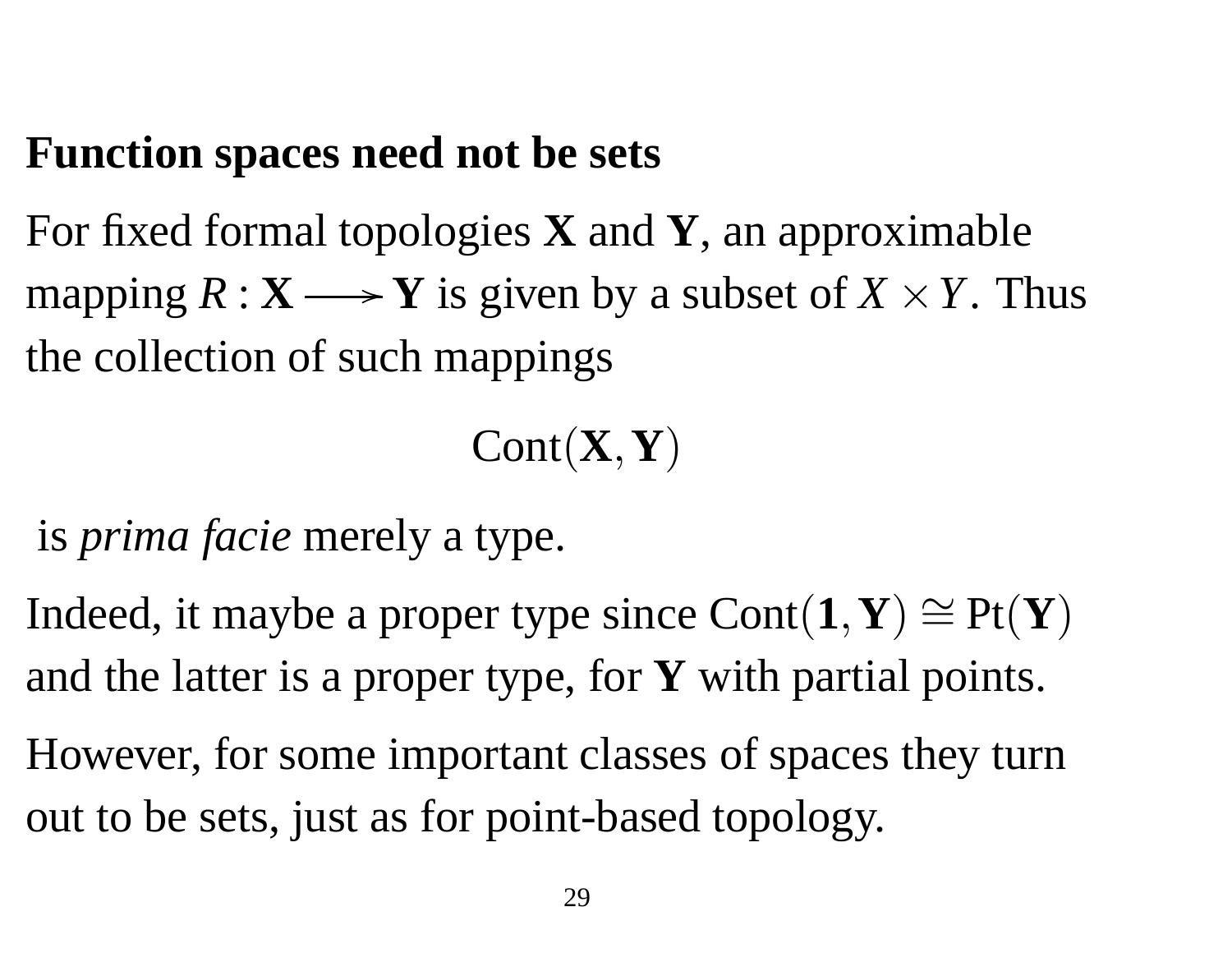### **Regular topologies**

In <sup>a</sup> regular topology <sup>a</sup> basic neighbourhood is covered by the basic neighbourhoods "well inside" the neighbourhood. E.g. for the real formal topology *R*

$$
(a,b) \lhd \{(c,d) : a < c < d < b\}
$$

It has the basic property that for points  $\alpha$ ,  $\beta$  and a neighbourhood *p*

$$
p \in \alpha \Longrightarrow p \in \beta
$$
 or  $\alpha$  is apart from  $\beta$ .

**Thm** (Sambin) The points of <sup>a</sup> regular formal topology are maximal.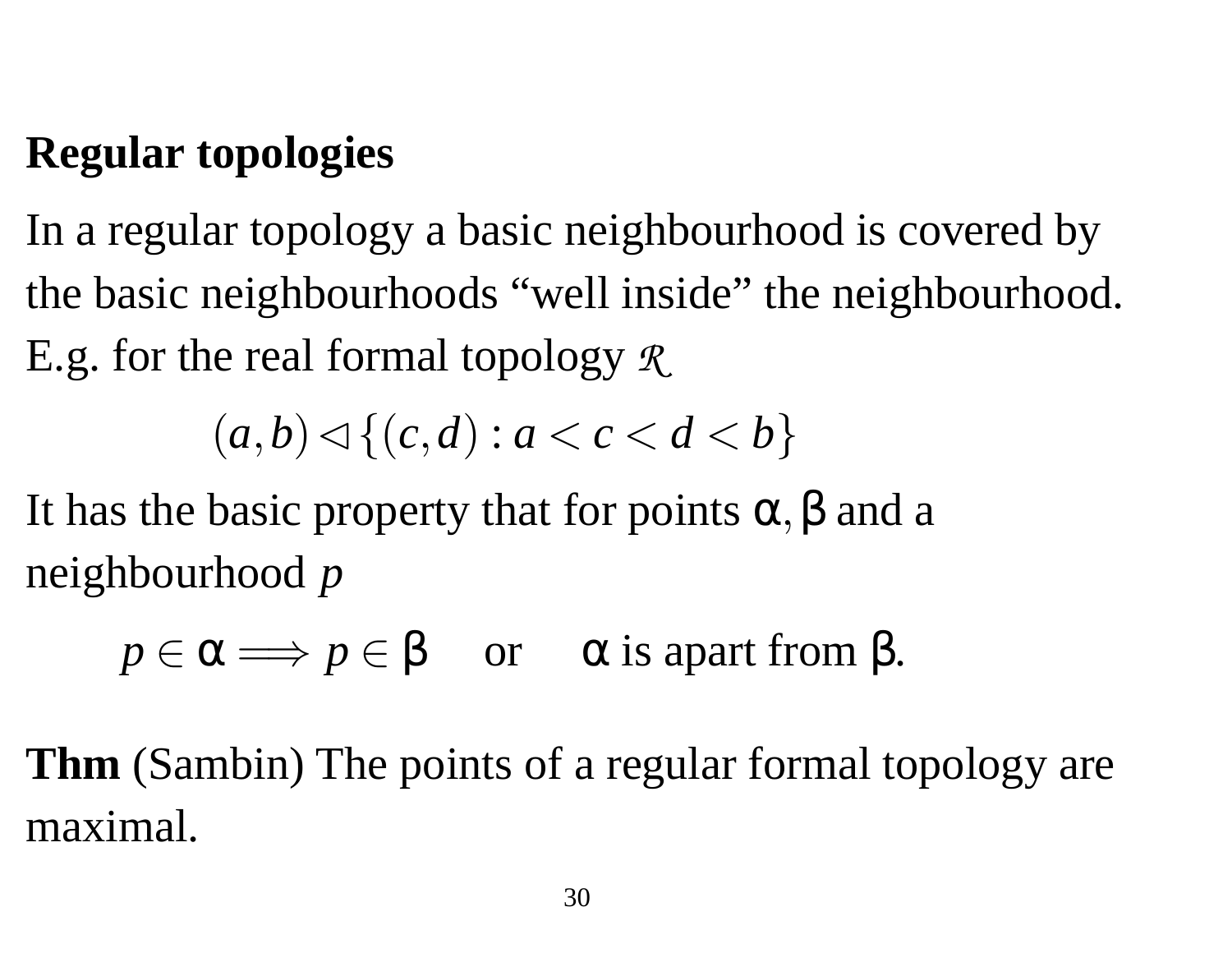This result may be generalised to certain **Cont**(**<sup>X</sup>**,**<sup>Y</sup>**). Introduce the familiar graph order  $\subseteq$  between approximable mappings.

**Thm <sup>1</sup>** If **<sup>Y</sup>** is regular, then the mappings in **Cont**(**<sup>X</sup>**,**<sup>Y</sup>**) are all maximal with respect to  $\subset$ .

**Thm 2** If **X** and **Y** are set-presented and **Y** is regular, then **Cont** $(X, Y)$  is a set.

**Rem.** Curi proved Thm 2 in the case where **X** is locally compact.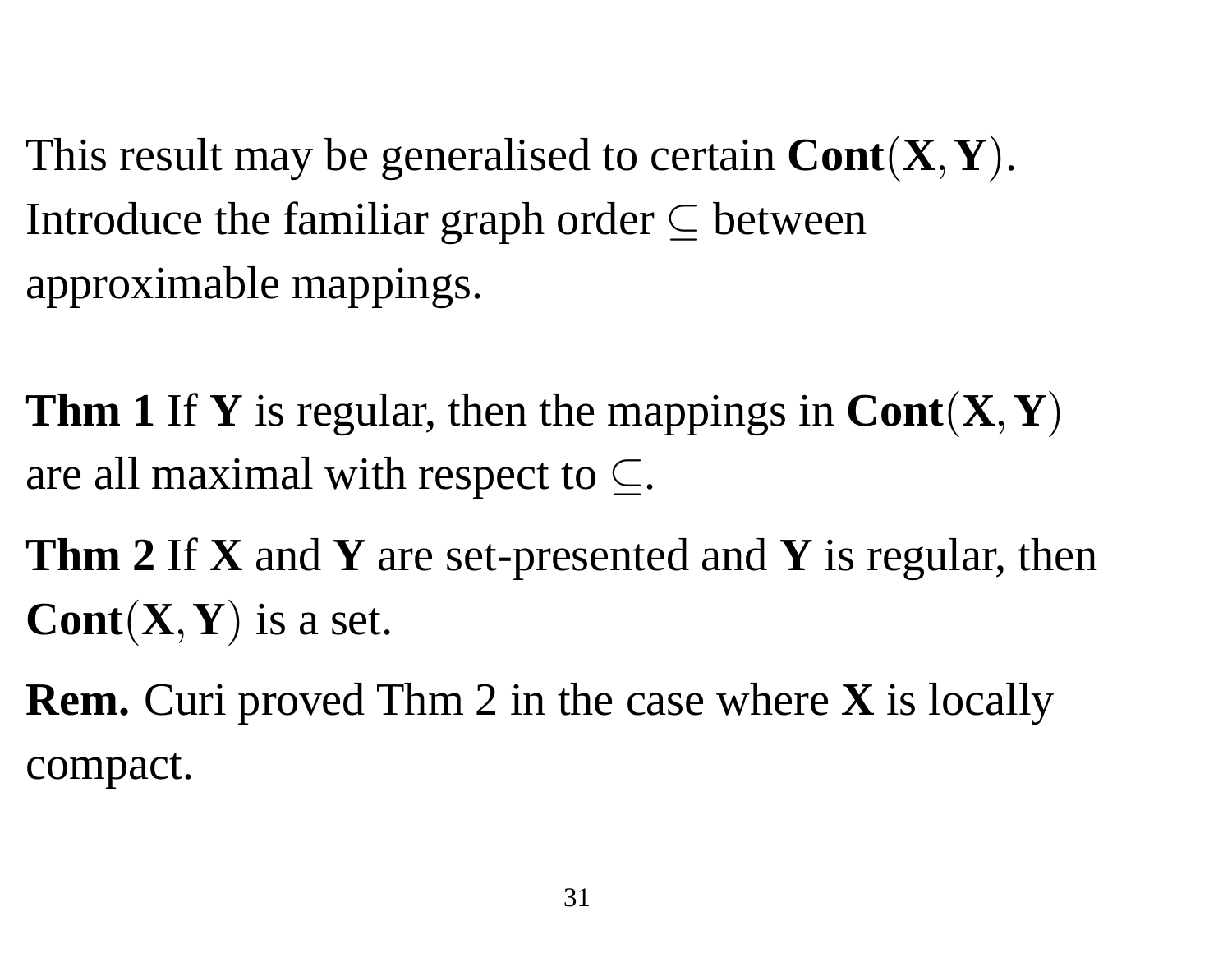# **Coequalisers**

In **Loc** coequalisers may be constructed as equalisers in the opposite category of frames, which is straightforward. A direct translation into **FTop** yields the following suggestion for <sup>a</sup> construction:

$$
\{U\in\mathit{P}\left(Y\right):\widetilde{F^{-1}U}=\widetilde{G^{-1}U}\}
$$

for a pair of continuous mappings  $F, G: \mathbf{X} \longrightarrow \mathbf{Y}$  between formal topologies. Here *W*  $\widetilde{\phantom{m}}$ /V =  ${a \in X : a \lhd W}.$  (*Problem:* the new basic neighbourhoods *U* do not form <sup>a</sup> set.)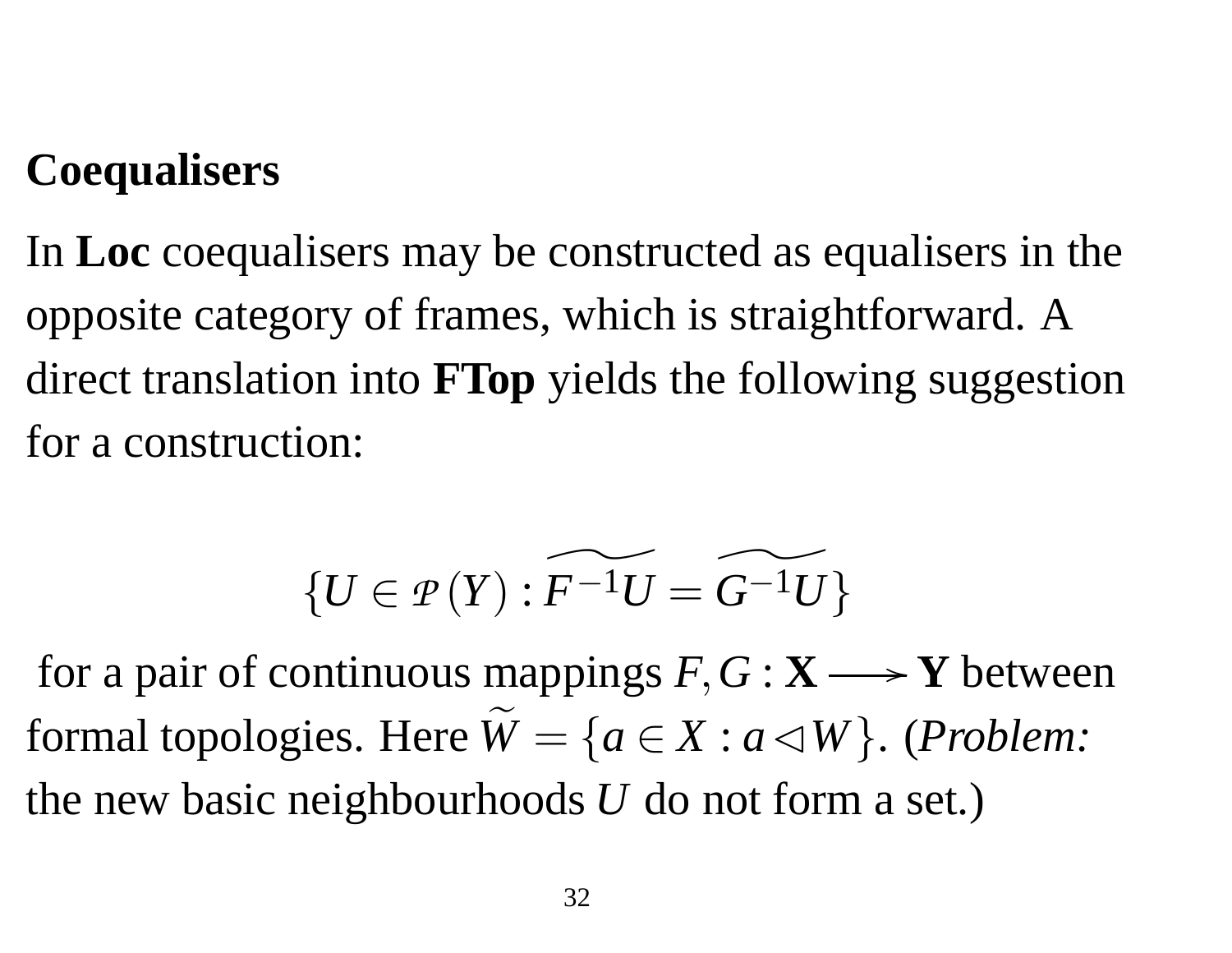Any family of types (presets)  $T(t)$  *t* : U [write  $u = (U, T)$ ] gives rise to <sup>a</sup> subcategory of sets. We say that <sup>a</sup> set *S* is <sup>a</sup> *<sup>U</sup>-set,* if it is isomorphic to <sup>a</sup> set of the form

$$
(\mathsf{T}(t_0),=_e)
$$

where  $t_0 \in U$  and  $=$ <sub>e</sub> is an equivalence relation given by

$$
x =_e y \Longleftrightarrow \mathsf{T}(e(x, y)) \text{ inhabited},
$$

and some  $e : T(t_0) \times T(t_0) \longrightarrow U$ .

Then all the *<sup>U</sup>-subsets* of <sup>a</sup> given set *X* can be represented by a set  $\mathcal{R}_{\mathcal{I}}(X)$ .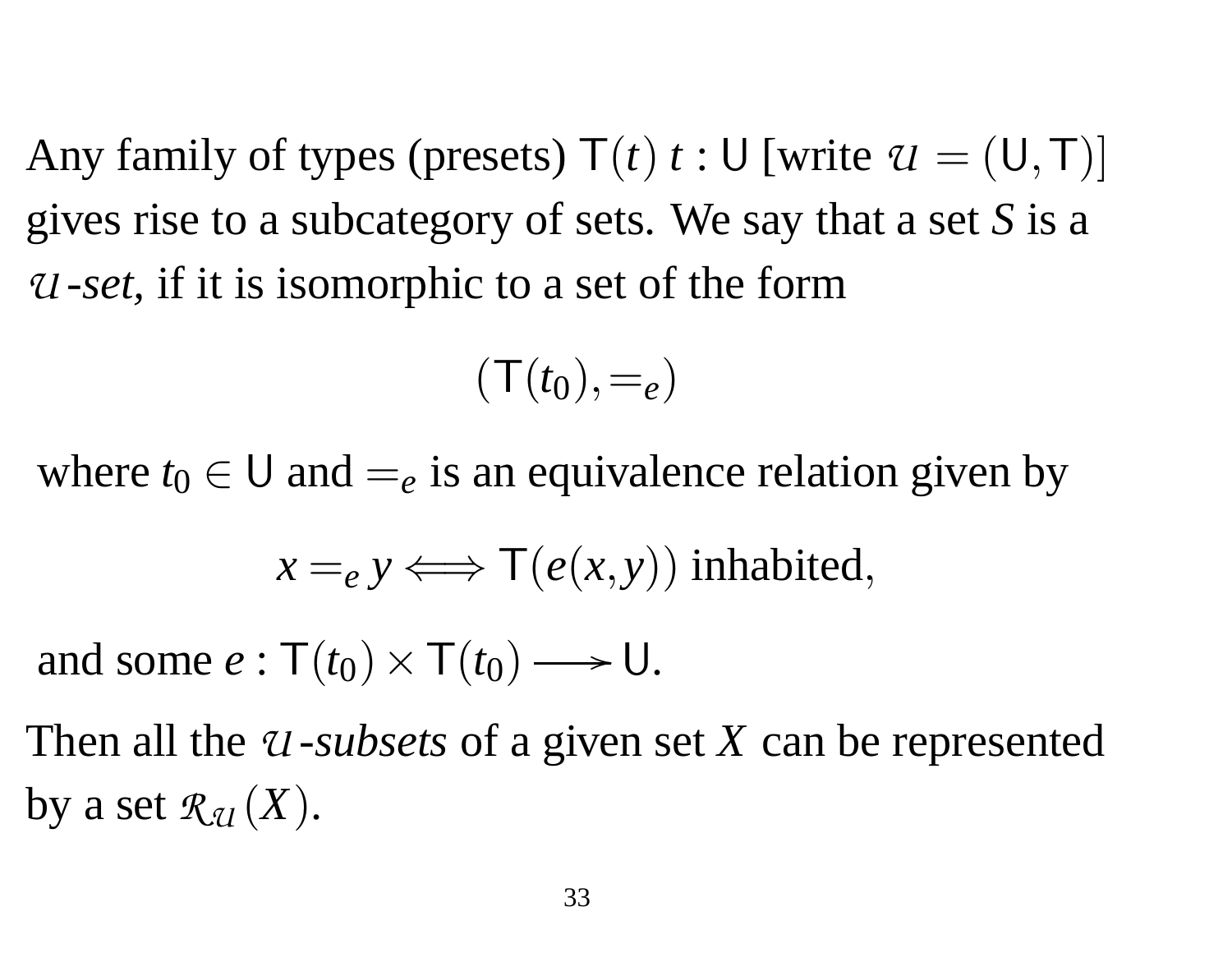The power set  $\mathcal{R}(X) = \mathcal{R}_{U}(X)$  is restricted and its allowed set-theoretic operations depend strongly on the family *<sup>U</sup>*.

If  $F, G: X \longrightarrow Y$  is a pair of continuous mappings, then we say that *R* (*Y*) is *adequate* for *<sup>F</sup>* and *<sup>G</sup>* if

(H1,H2)  $\mathcal{R}(Y)$  contains *Y* and is closed under  $\wedge_{\gamma}$ 

(H3) For any subset *U* of *Y* with  $b \in U$  such that *U* satisfies the equivalence

$$
\widetilde{F^{-1}U}=\widetilde{G^{-1}U}
$$

there is already some  $V \in \mathcal{R}(Y)$  with  $b \in V \subseteq U$  satisfying the equation.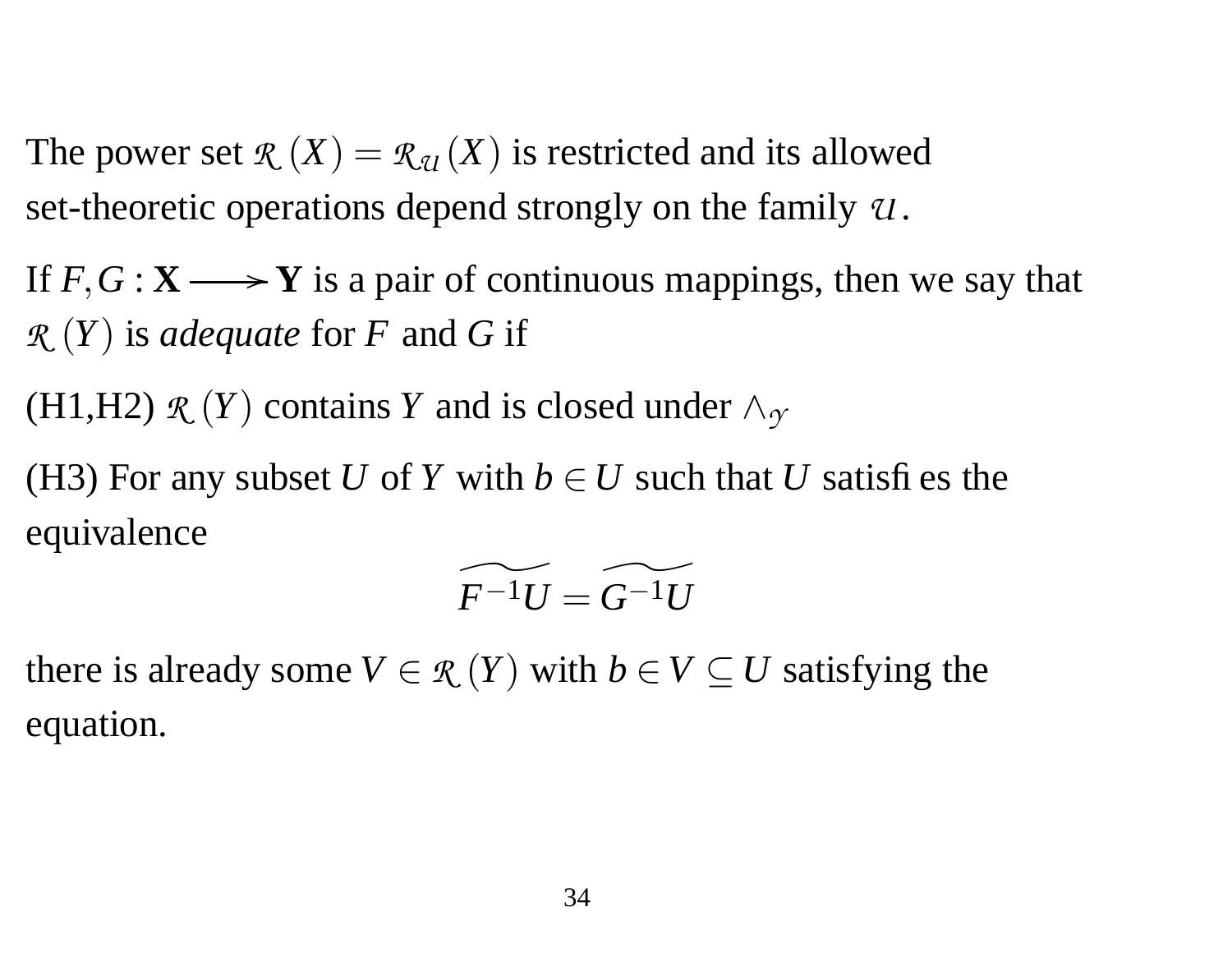**Lemma** 1 If  $\mathcal{R}(Y)$  is adequate for  $F, G: \mathbf{X} \longrightarrow \mathbf{Y}$ , then the formal topology whose basic neighbourhoods are

$$
Q = \{U \in \mathcal{R}(Y) : \widetilde{F^{-1}U} = \widetilde{G^{-1}U} \},
$$

and where

*U* ⊲  $_Q$  *U* iff *U* ⊲  $_\gamma$  ∪ *U* 

for  $\mathcal{U} \subseteq \mathcal{R}(Y)$ , defines a coequaliser. Moreover the coequalising morphism  $P: \mathcal{Y} \longrightarrow Q$  is given by:

*aPU* iff  $a \triangleleft_{\gamma} U$ .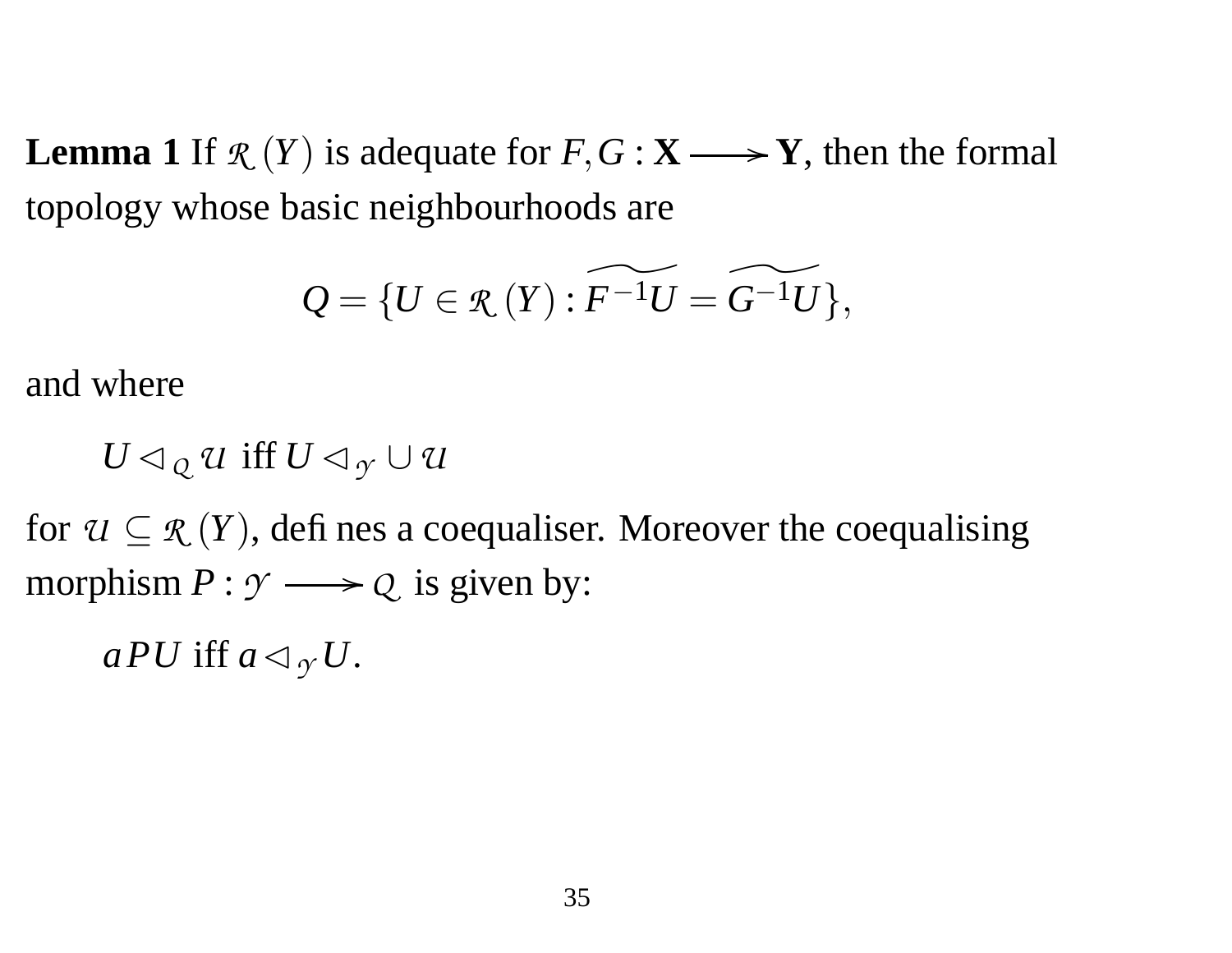**Lemma 2** Let *U* be <sup>a</sup> universe closed under certain standard type-theoretic operations<sup>a</sup> and containing certain data for the maps  $F, G: \mathbf{X} \longrightarrow \mathbf{Y}$ , including the set presentation of **X**. Suppose  $\mathcal{R}(Y) = \mathcal{R}_{U}(Y)$ . Take a subset *U* of *Y* such that

$$
\widetilde{F^{-1}U} \subseteq \widetilde{G^{-1}U}.\tag{1}
$$

Then for any  $V \in \mathcal{R}(Y)$  with  $V \subseteq U$ , there is  $W \in \mathcal{R}(Y)$  with  $W \subseteq U$ and

$$
\widetilde{F^{-1}V} \subseteq \widetilde{G^{-1}W}.\tag{2}
$$

Moreover, the above holds with *F* and *G* interchanged in both (1) and (2).

 ${}^{\mathbf{a}}\Pi, \Sigma, W$